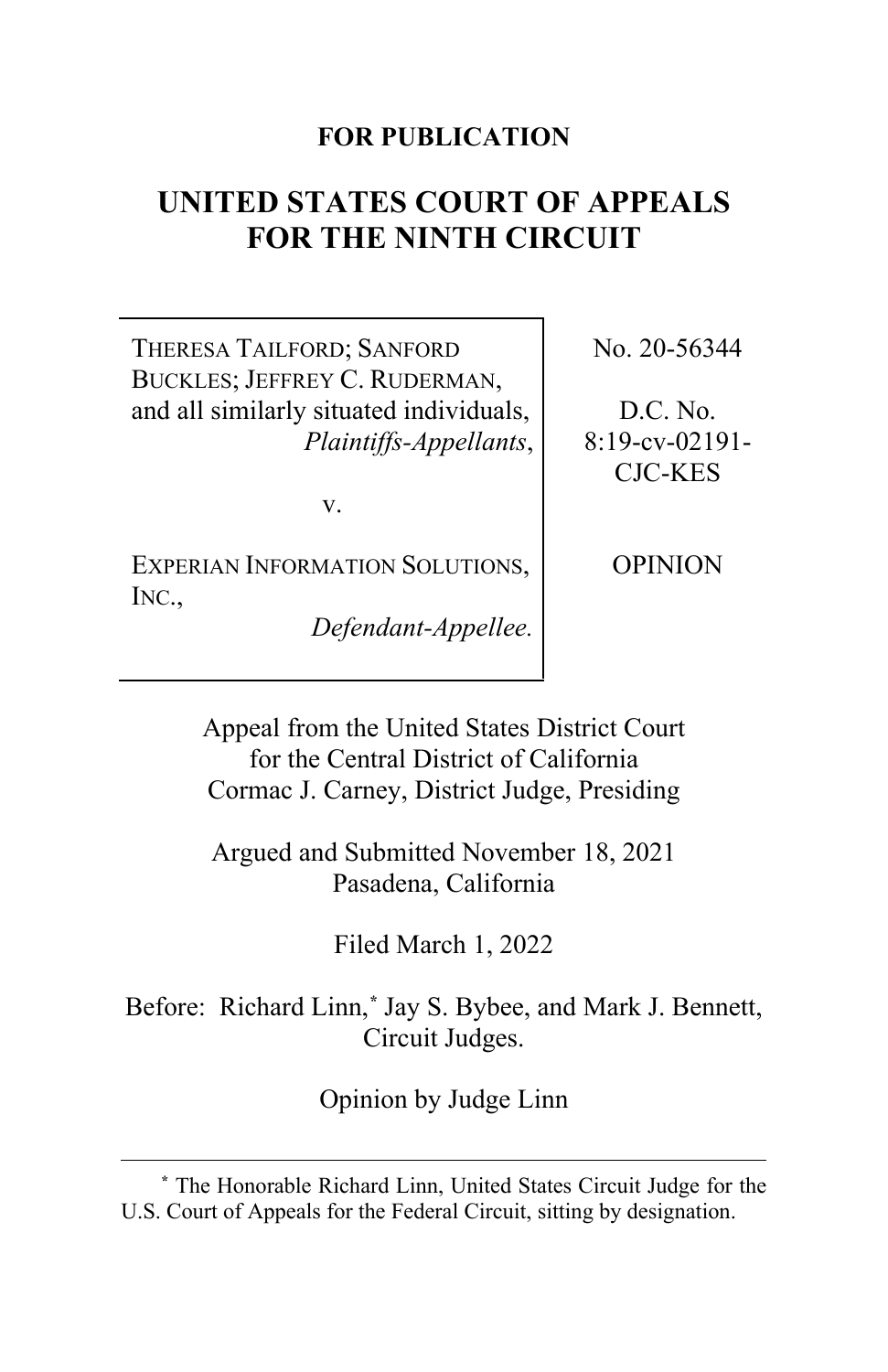## **SUMMARY[\\*\\*](#page-1-0)**

#### **Fair Credit Reporting Act**

The panel affirmed the district court's denial of plaintiffs' motion for a remand to state court and the district court's dismissal of plaintiffs' class action suit alleging violations of the Fair Credit Reporting Act by Experian Information Solutions, Inc., a consumer credit reporting agency.

Plaintiffs alleged that the FCRA required Experian to disclose behavioral data from its "ConsumerView" marketing database, "soft inquiries" from third parties and affiliates, the identity of certain parties who procured consumer reports, and the date on which employment data was reported.

Affirming the district court's denial of plaintiffs' motion to remand the case to the state court, the panel held that plaintiffs' pleadings contained sufficient allegations of injury to support Article III standing. The panel held that as the party invoking the federal judicial power, Experian had the burden of establishing the facts necessary to support standing at the pleading stage. Because plaintiffs' pleadings adequately alleged particularized injuries to their individual privacy and information interests, the panel rejected plaintiffs' argument that Experian failed to show that plaintiffs had Article III standing. Under the *Spokeo III* test, these interests were sufficiently concrete to confer standing because the statutory provisions at issue were established to

<span id="page-1-0"></span>**<sup>\*\*</sup>** This summary constitutes no part of the opinion of the court. It has been prepared by court staff for the convenience of the reader.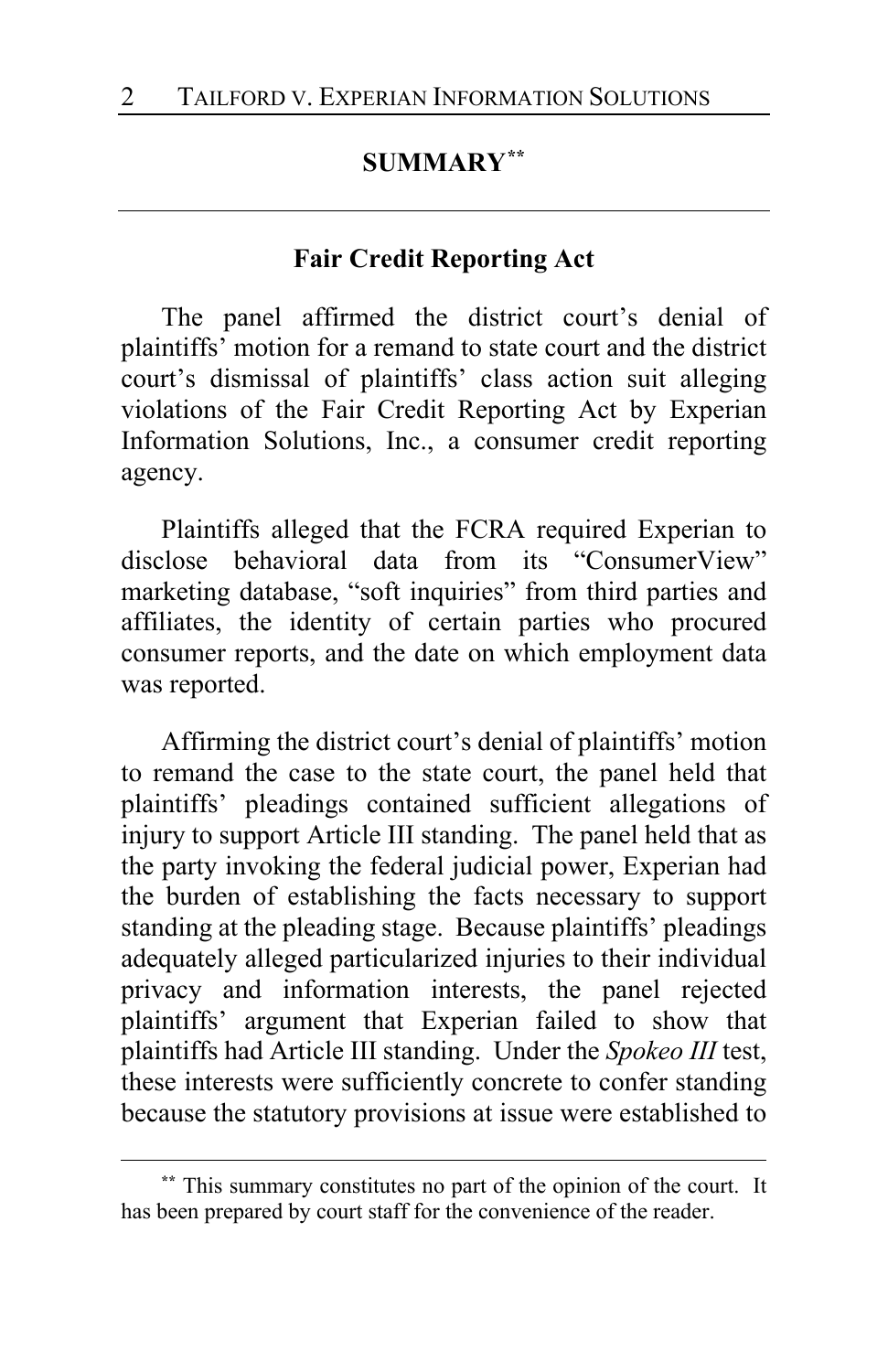protect a plaintiff's concrete interests in privacy and accuracy in the reporting of consumer credit information (and not merely procedural rights). Distinguishing *TransUnion LLC v. Ramirez*, 141 S. Ct. 2190 (2021), the panel further concluded that the specific violations alleged presented a material risk of harm to plaintiffs' concrete interest in consumer privacy.

Affirming the district court's dismissal of plaintiffs' first amended complaint, the panel held that none of the data alleged to be missing from Experian's consumer reports was subject to disclosure under 15 U.S.C.  $\S$  1681g(a)(1), (3), or (5), considered individually or in combination. The panel held that  $\S$  1681g(a)(1), requiring disclosure of "all information in the consumer's file," did not require disclosure of all the information in Experian's internal-only "Admin Reports." The panel held that Experian did not violate § 1681g by failing to include in its disclosures several inquiries from third parties. Further, Experian was not required to disclose the behavioral data included in the ConsumerView database. Finally, Experian did not violate  $§$  1681g(a)(1) by failing to disclose the dates on which employment dates were reported to it.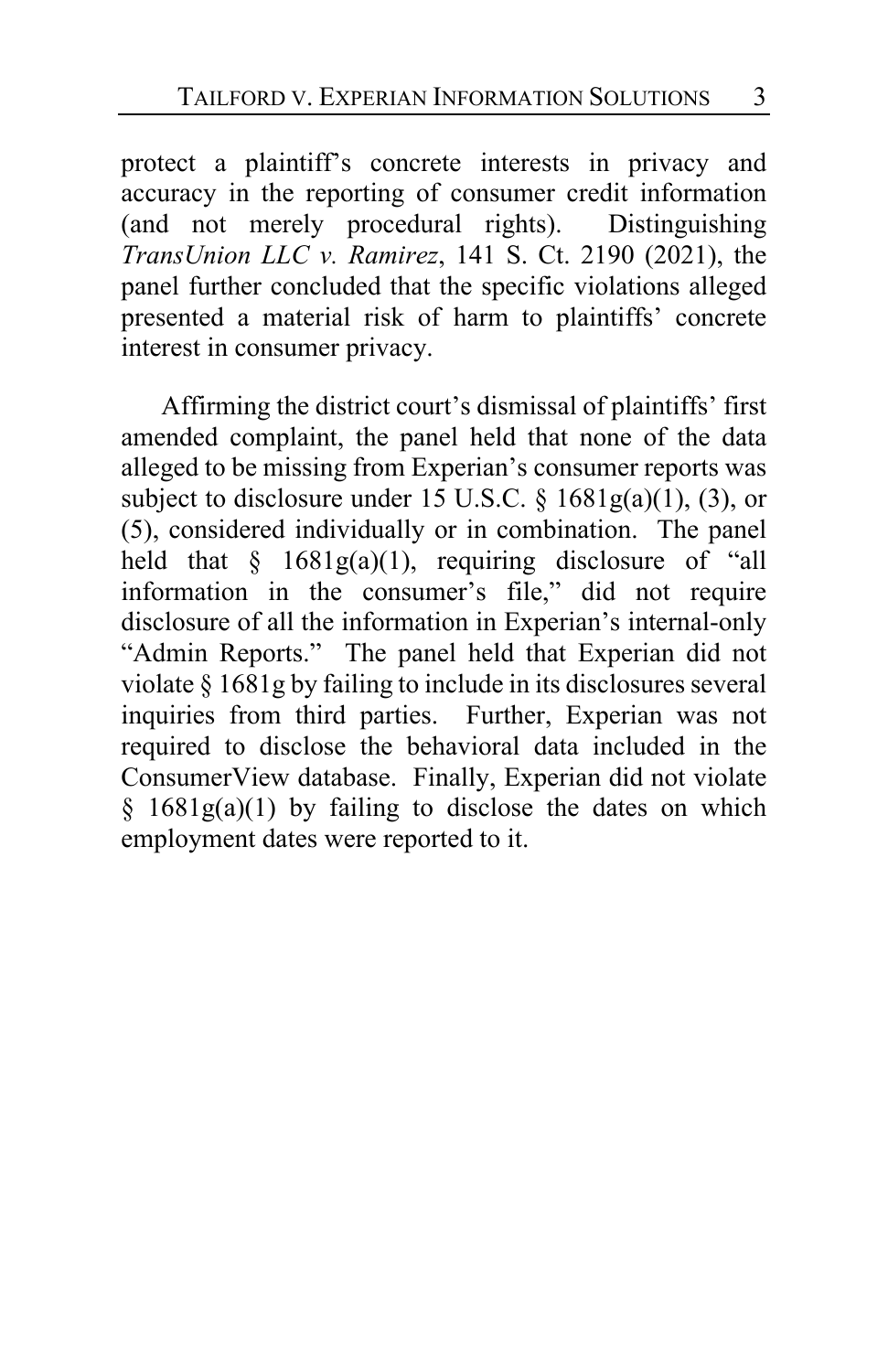## **COUNSEL**

Robert S. Green (argued), James Robert Noblin, and Emrah M. Sumer, Green & Noblin P.C., Larkspur, California, for Plaintiffs-Appellants.

Meir Feder (argued) and Kelly C. Holt, Jones Day, New York, New York; John A. Vogt and Ryan D. Ball, Jones Day, Irvine, California; for Defendant-Appellee.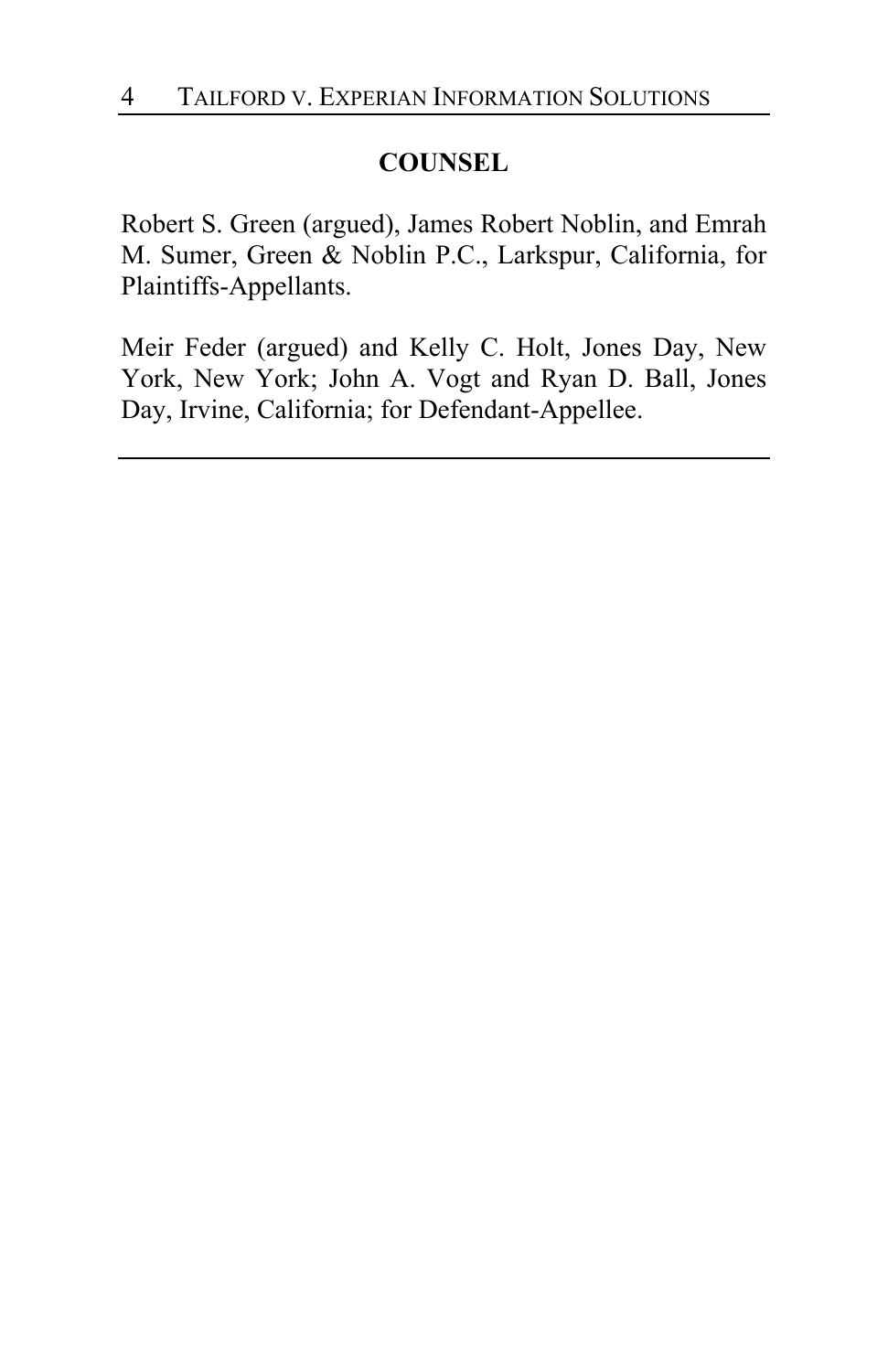#### **OPINION**

LINN, Circuit Judge:

Theresa Tailford, Sanford Buckles, and Jeffrey C. Ruderman ("Plaintiffs"), appeal from the denial by the United States District Court for the Central District of California of their motion to remand to state court their class action suit alleging violations of the Fair Credit Reporting Act ("FCRA"), 15 U.S.C. § 1681 *et seq.* Plaintiffs contend that Experian Information Solutions, Inc. ("Experian") failed to show that Plaintiffs have Article III standing and further contend that the district court erred in dismissing with prejudice Plaintiffs' first amended complaint for failure to state a claim. Because Plaintiffs' pleadings contain sufficient allegations of injury to support Article III standing, we affirm the district court's denial of their motion to remand to state court. Because none of the data alleged by Plaintiffs to be missing from Experian's consumer reports is subject to disclosure under the FCRA, we affirm the district court's dismissal with prejudice of Plaintiffs' first amended complaint.

I

The FCRA is a specifically tailored federal law enacted in 1970 "to ensure fair and accurate credit reporting, promote efficiency in the banking system, and protect consumer privacy." *Safeco Ins. Co. of Am. v. Burr*, 551 U.S. 47, 52 (2007). It created a mechanism "for investigating and evaluating the credit worthiness, credit standing, credit capacity, character, and general reputation of consumers." 15 U.S.C. § 1681(a)(2). It is not intended to provide broadbased federal oversight into data-collection practices in general. It is instead one of several federal and state laws each designed to regulate the collection and dissemination of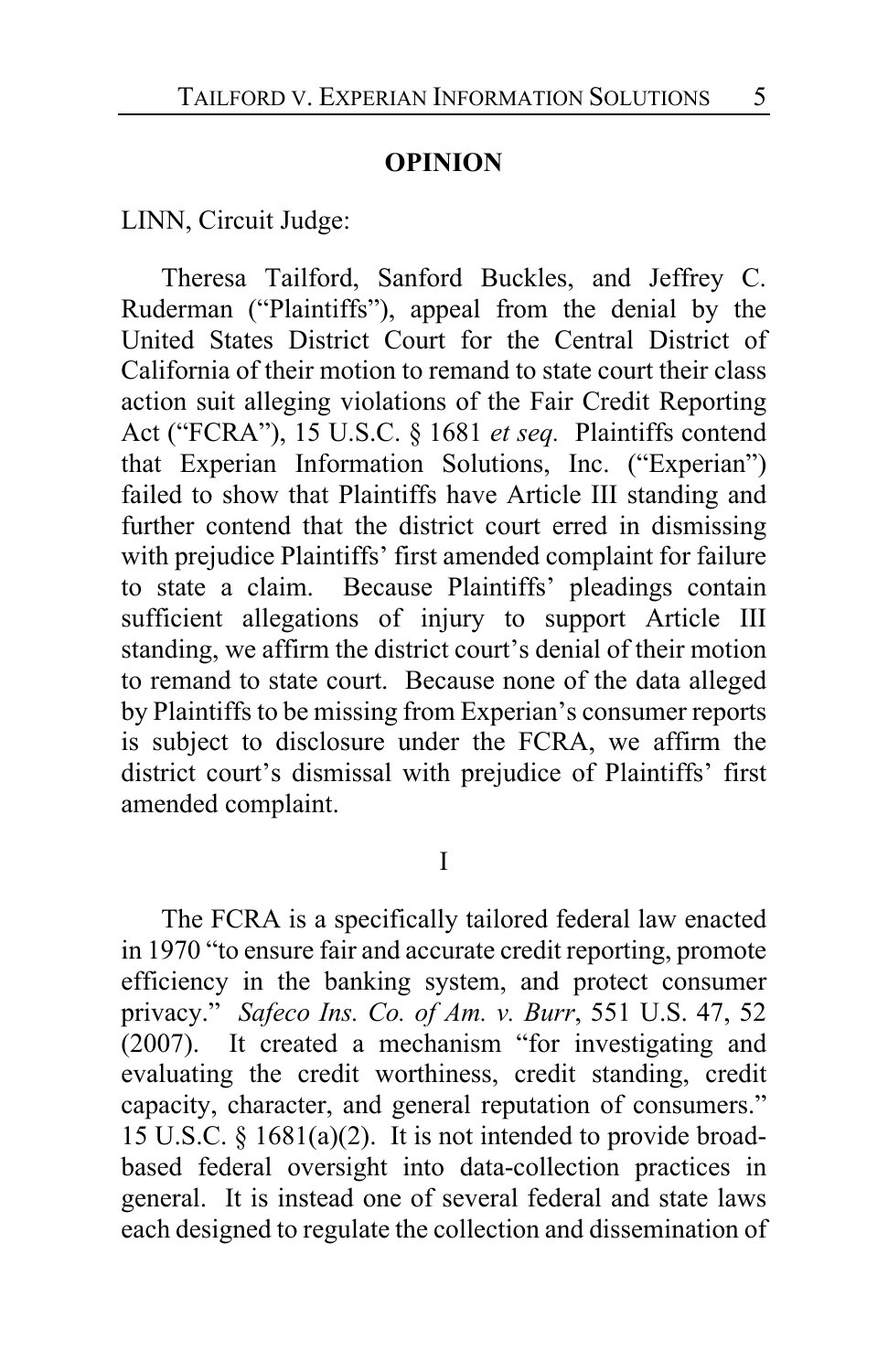specifically identified types of credit data for specifically identified purposes. The FCRA limits what credit, employment, and personal information consumer reporting agencies ("CRAs") can collect, how CRAs can obtain such information, and to whom credit reports containing such information may be disseminated. *Id*. §§ 1681b, 1681a(d). The FCRA also specifies the circumstances under which consumer reports may be distributed by CRAs and the purposes for which such distribution is authorized. *See id.*  §§ 1681a, 1681b.

To give consumers the opportunity to verify the accuracy of data maintained by CRAs, the FCRA requires CRAs to disclose certain information to the consumer upon request. *See* 15 U.S.C. § 1681g; *TransUnion LLC v. Ramirez*, 141 S. Ct. 2190, 2213 (2021) ("As the plaintiffs note, the disclosure and summary-of-rights requirements are designed to protect consumers' interests in learning of any inaccuracies in their credit files so that they can promptly correct the files before they are disseminated to third parties."). The willful failure to comply with such a disclosure request gives rise to a private cause of action for actual or statutory damages. 15 U.S.C. § 1681n(a). As relevant here, the disclosure must include the following three categories of information:

- (1) All information in the consumer's file at the time of the request [subject to some exceptions not relevant on appeal]
- . . .
- (3) [E]ach person (including each end-user identified under section 1681e(e)(1) of this title) that procured a consumer report . . .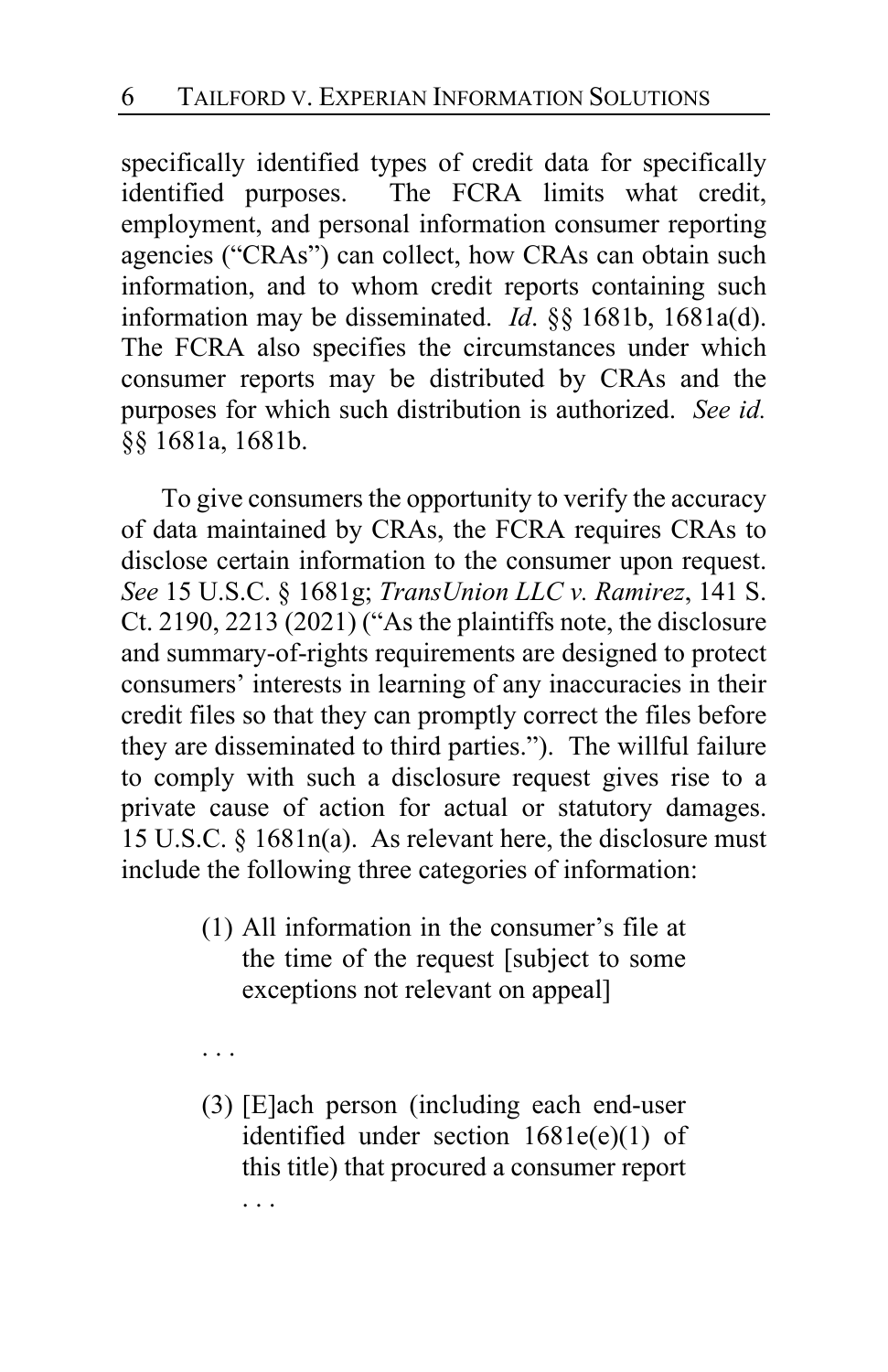(ii) for any other purpose [than employment purposes], during the 1-year period preceding the date on which the request is made.

. . .

(5) A record of all inquiries received by the agency during the 1-year period preceding the request that identified the consumer in connection with a credit or insurance transaction that was not initiated by the consumer.

15 U.S.C. § 1681g(a)(1), (3), (5). We refer herein to the disclosure required under the FCRA as a "§ 1681g disclosure."

#### II

Experian is a credit reporting agency that collects traditional consumer credit data. Experian stores the collected consumer credit data in a database called "File One." This data includes information about credit accounts, creditors, debts, and credit inquiries. Experian uses its File One database to respond to credit inquiries made under § 1681g of the FCRA, but in doing so does not include information from its internal-only "Admin Reports." The Admin Report summarizes all the information Experian has on each consumer, including, *inter alia*, dates that employers reported employees' employment information, certain soft credit inquiries, and non-traditional "behavioral data" such as "household income, purchase history, whether an individual is a 'dog' or 'cat' person," and thousands of other marketing attributes. Experian also gathers this behavioral data in a marketing database called "ConsumerView."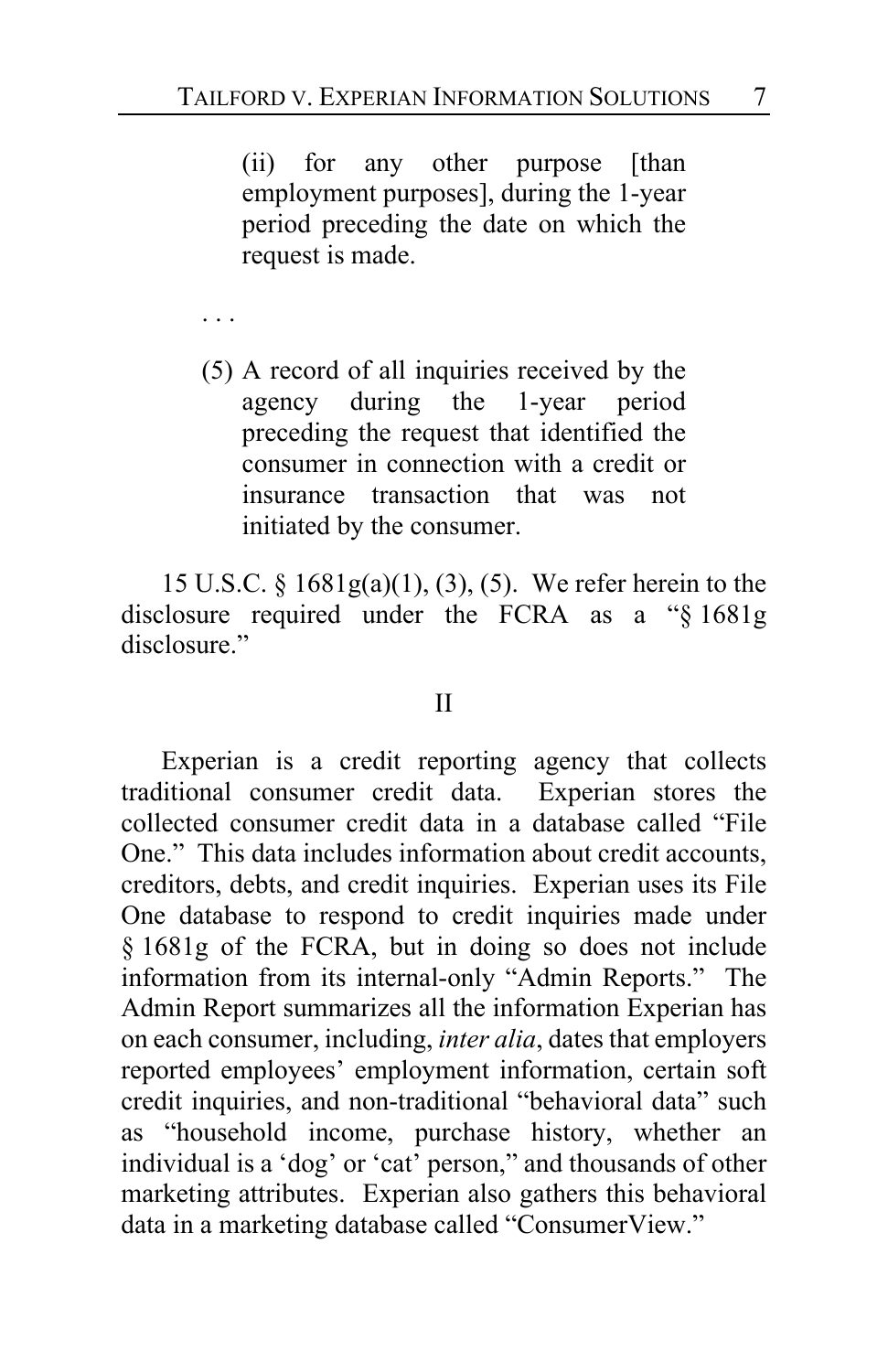"The ConsumerView database contains data on thousands of attributes on more than 300 million consumers and 126 million households, including age, gender, marital status, presence of children, homeowner status, education, and occupation." *Tailford v. Experian Info. Sols., Inc.*, No. CV 19-02191-CJC (KESx), 2020 WL 6867157, at \*1 (C.D. Cal. Nov. 18, 2020) (order granting motion to dismiss) ("Dismissal Order") (quotation marks omitted). Experian sells this information to affiliates and third parties through a<br>product called "OmniView." Experien's marketing product called "OmniView." materials indicate that OmniView may be used to "[t]arget candidates for invitations to apply for credit." *Tailford v. Experian Info. Sols., Inc.*, No. SACV 19-02191JVS (KESx), 2020 WL 2464797, at \*2 (C.D. Cal. May 12, 2020) (order denying motion to remand and granting motion to dismiss) ("Remand Order").OmniView also includes credit statistics aggregated by zip code, the raw data for which Plaintiffs allege is sourced from the File One database. Experian does not include the information in its ConsumerView database in its § 1681g disclosures. Experian additionally collects information about consumers' employers and dates of employment. This information is used in another product called "Employment Insight."

In late 2017, a data breach in an Amazon cloud storage location revealed information on millions of households in a spreadsheet titled "ConsumerView 10 2013.yxdb." Plaintiffs allege that this information was placed in cloud storage by data analytics company Alteryx, Inc. that allegedly bought it from Experian. Following this breach, each of the three Plaintiffs requested and received from Experian various § 1681g disclosures. Plaintiffs contend these disclosures were incomplete. Plaintiffs do not allege that Experian failed to include in its § 1681g disclosures any the information in its File One database responsive to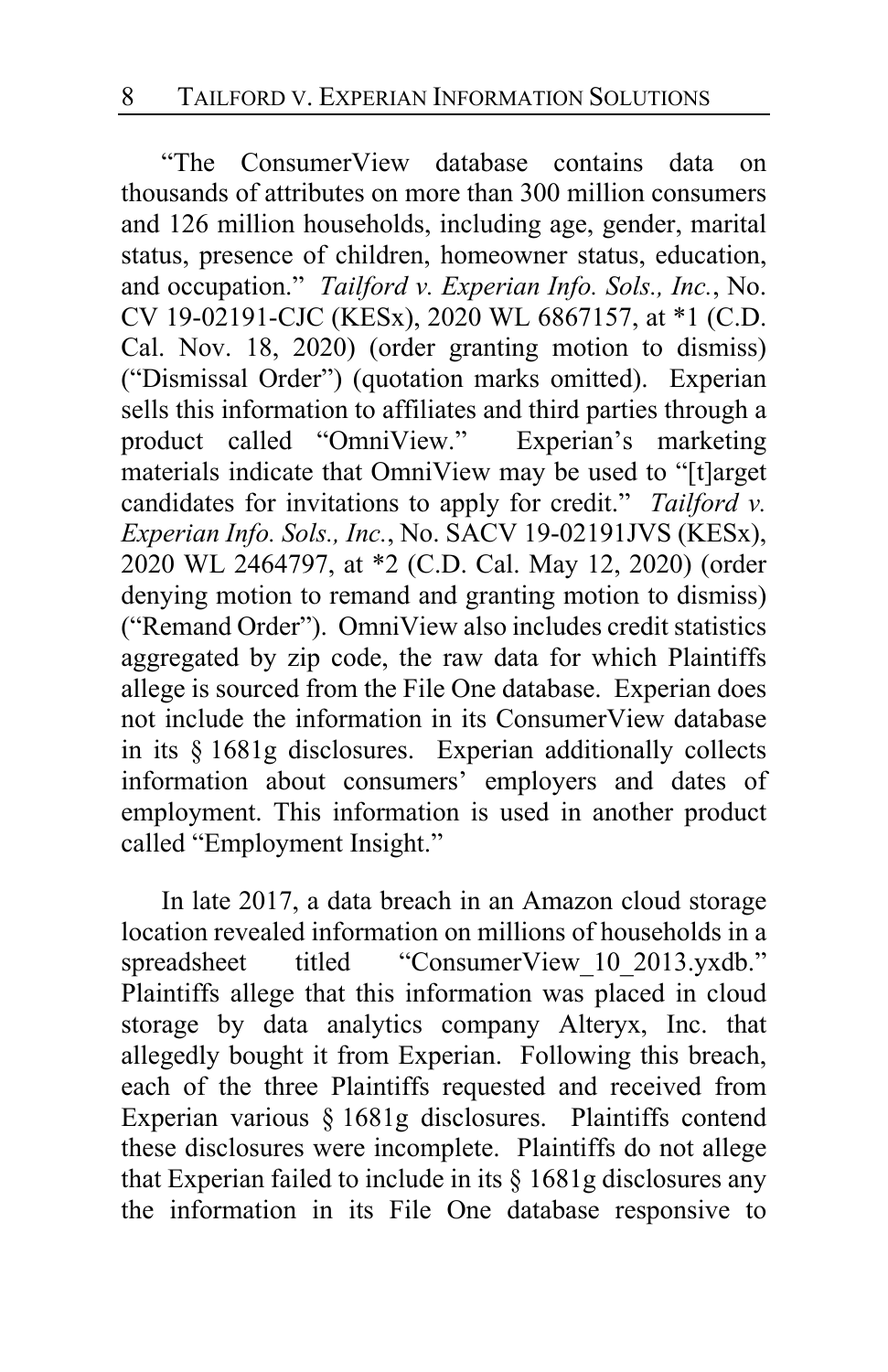Plaintiffs' requests. Plaintiffs do contend, however, that Experian failed to include in its § 1681g disclosures several pieces of information they allege Experian was required by the FCRA to provide, including behavioral data from its ConsumerView database, inquiries from third parties and affiliates, the identity of certain parties who procured consumer reports, and the date on which employment data was reported.

#### III

Plaintiffs sought to remedy Experian's alleged violation of the FCRA by joining a putative class action initially filed by Terry Carson before the United States District Court for the Central District of California, alleging violations of § 1681g(a)(1), (3), (5), and § 1681e(b) of the FCRA. *Carson v. Experian Info. Sols., Inc.*, No. 8:17-cv-02232-JVS-KES, 2019 U.S. Dist. LEXIS 118387, at \*2–3 (C.D. Cal. July 9, 2019). In that action, Experian filed a motion to dismiss, a motion for judgment on the pleadings, and a motion to stay discovery. *Id.* at \*3–4. Plaintiffs opposed the motions. The district court, Judge Selna, granted the motion to dismiss, holding that "Plaintiffs fail[ed] to show how Defendant's alleged violation of the FCRA amount[ed] to more than a 'bare procedural violation,'" and thus did not plead "a concrete injury sufficient to confer Article III standing to bring their § 1681g claims." *Id.* at \*20–21. The district court also granted in part the motion for judgment on the pleadings and dismissed the motion to stay discovery as moot. Plaintiffs did not appeal *Carson*.

Instead, Plaintiffs filed a separate class action suit in state court, again alleging violations of § 1681g. Experian, in a turnabout from the position it took in *Carson*, removed the case to the Central District. Experian then filed a motion to dismiss the Original Complaint for failure to state a claim.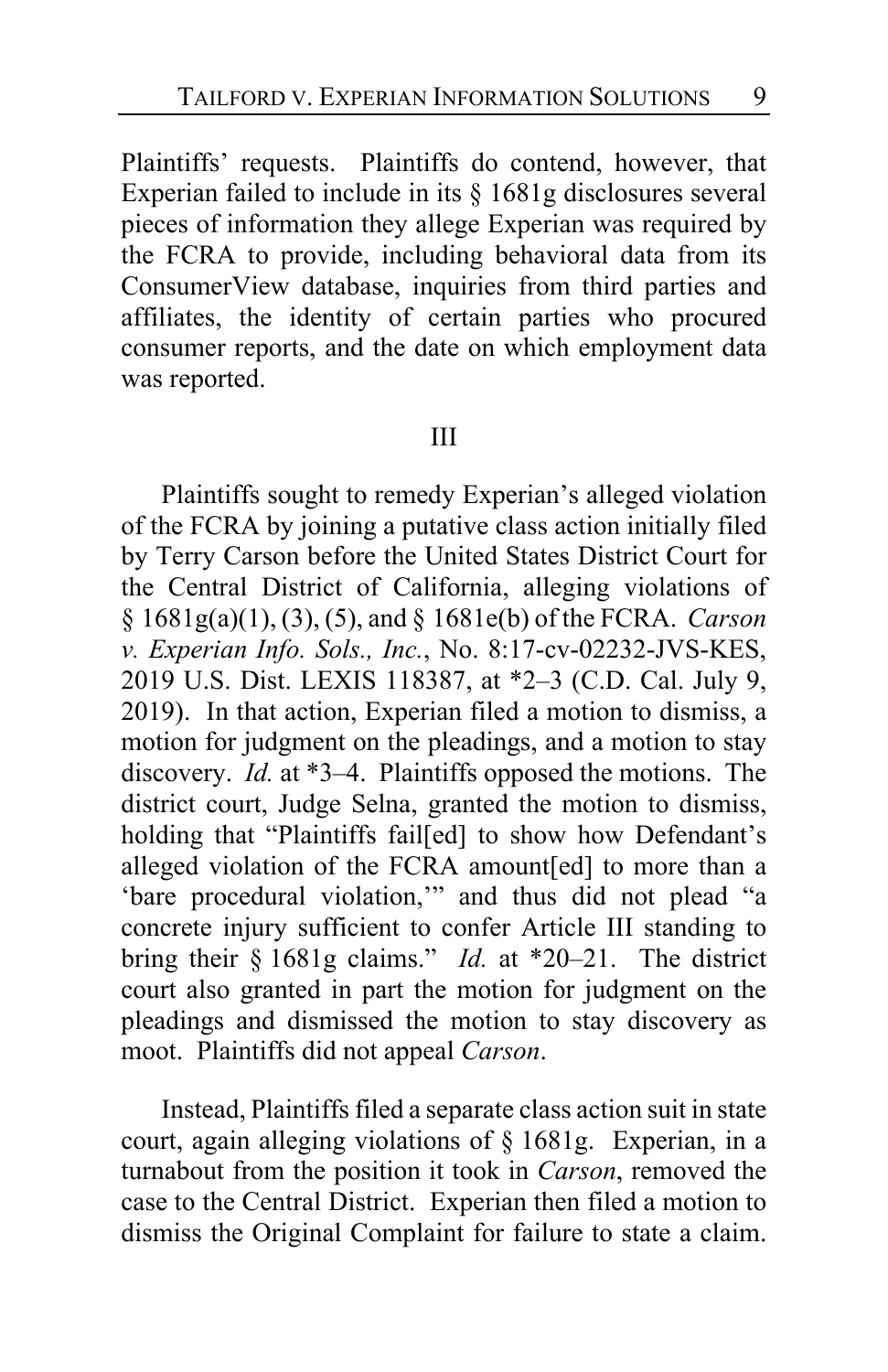Plaintiffs countered with a motion for remand to state court. Plaintiffs argued in their remand motion that Experian had not met its burden of establishing Article III standing, but did not expressly argue, as they did in *Carson*, that standing was lacking. Judge Selna denied Plaintiffs' motion, holding that removal under § 1441 was proper because "[t]there [was] no question that Plaintiffs' complaint raised issue[s] under the FCRA, a federal law," and that there was no initial requirement for Experian to prove subject matter jurisdiction in order to remove an action. Remand Order, 2020 WL 2464797, at \*4. Judge Selna also granted Experian's motion to dismiss, holding that none of the information missing from the § 1681g disclosures sent to Plaintiffs was required to be disclosed under the FCRA. *Id.* at \*4–6. Judge Selna then allowed Plaintiffs leave to amend.

The case was reassigned to Judge Carney. Plaintiffs filed a First Amended Complaint ("FAC"), in which they repeated and expanded their original allegations and added a standalone claim that Experian violated  $\S$  1681b by sharing consumer report information for non-authorized marketing purposes. Plaintiffs specifically alleged that the disclosures they received from Experian failed to include: (1) certain behavioral data; (2) certain so-called "soft inquiries," namely those not initiated by a consumer; (3) the identity of parties procuring consumer reports; and (4) the dates on which their employers reported Plaintiffs' employment history. Plaintiffs also alleged that the § 1681g disclosures did not show that Experian had given the Plaintiffs' data to Alteryx. Experian again filed a motion to dismiss for failure to state a claim.

This time, the district court dismissed the FAC with prejudice. Dismissal Order, 2020 WL 6867157, at \*7. Regarding the missing "behavioral data," the district court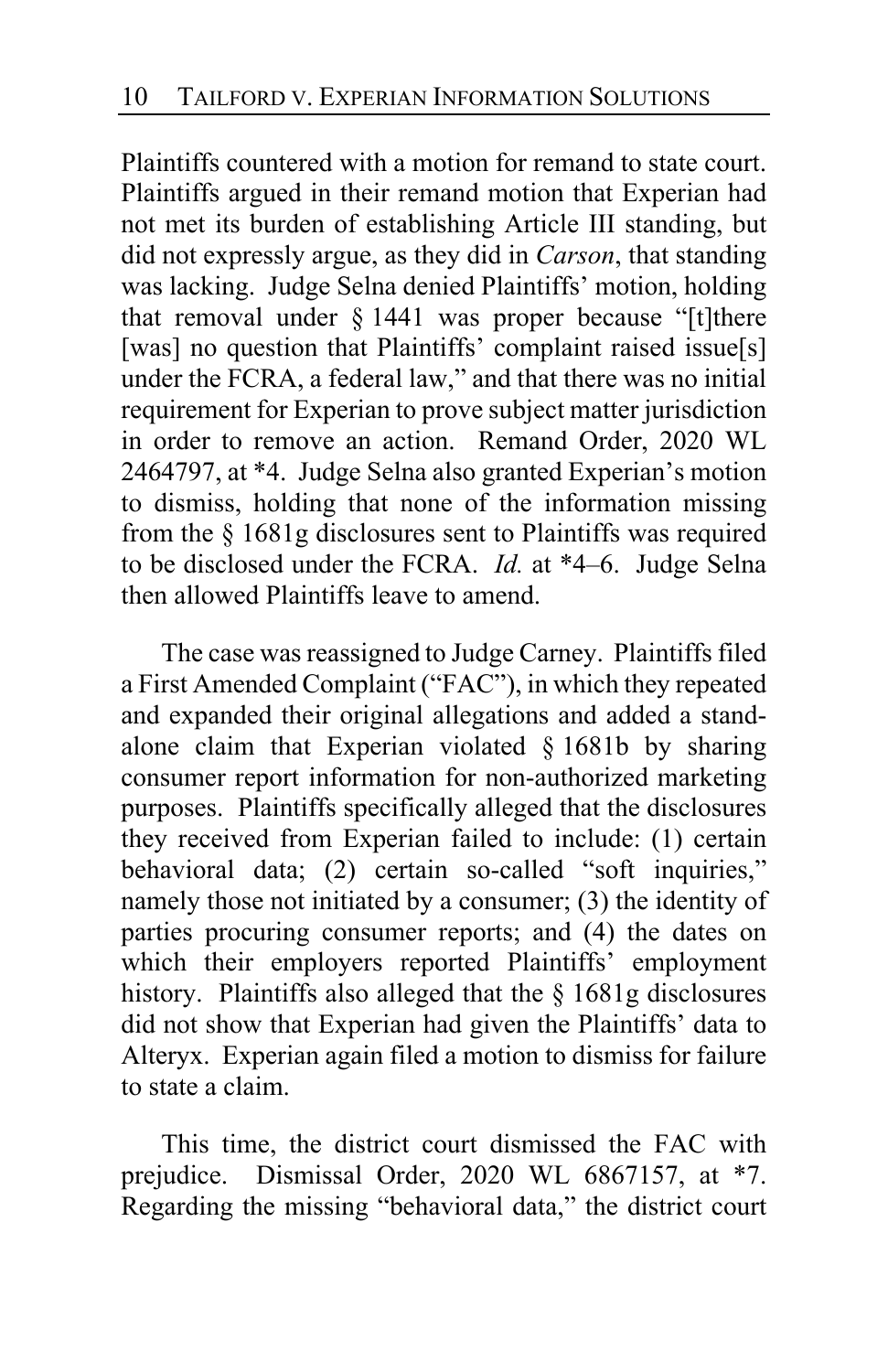concluded that Experian was not obligated to include that data in its § 1681g disclosure because it was not part of the consumer's "file" under the FCRA and was not information that was or might be furnished in a consumer report, notwithstanding the fact that some ConsumerView data contained aggregated information from the File One database. *Id.* at \*3. Concerning the soft inquiries, the district court held that Experian was not obligated to include those inquiries in its § 1681g disclosure because such inquiries were never included in consumer reports. *Id.* at \*4. The district court next concluded that the dates on which employment was reported to Experian has nothing to do with a consumer's eligibility for credit, insurance, or employment information and is not the kind of information that might be furnished in a consumer report. *Id.* The district court also held that while Experian was required by the FCRA to disclose those who procured a consumer report, Plaintiffs had failed to plausibly allege that Alteryx was a procuring party. *Id.* at \*5. Finally, the district court held that Experian was not obligated under the Act to identify the particular end-users omitted from the § 1681g report. *Id.*

Plaintiffs appealed the denial of their motion to remand and the dismissal for failure to state a claim. This Court has jurisdiction over a final decision of the district court under 28 U.S.C. § 1291. This Court also has "both the inherent authority and the responsibility to consider [its] own jurisdiction." *Hoffmann v. Pulido*, 928 F.3d 1147, 1151 (9th Cir. 2019).

#### IV

We review the district court's denial of Plaintiffs' motion to remand to state court de novo. *D-Beam Ltd. P'ship v. Roller Derby Skates, Inc.*, 366 F.3d 972, 974 n.2 (9th Cir. 2004). We also consider whether there is constitutional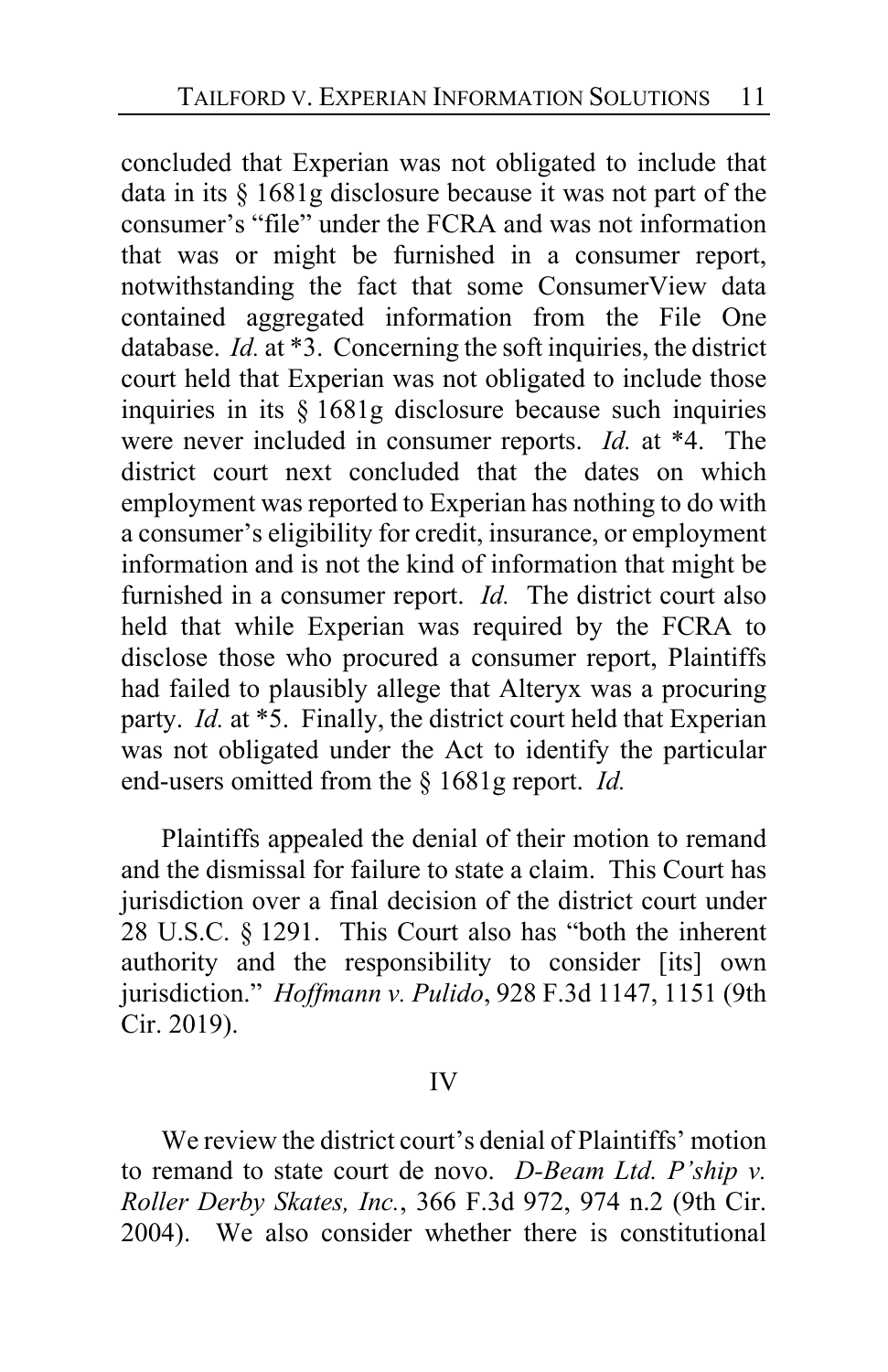standing de novo. *Bernhardt v. County of Los Angeles*, 279 F.3d 862, 867 (9th Cir. 2002). Likewise, we review the grant of a motion to dismiss de novo. *Knievel v. ESPN*, 393 F.3d 1068, 1072 (9th Cir. 2005).

V

All parties agree that because this case arises out of a well-pleaded complaint alleging a violation of a federal law, there is federal question jurisdiction in the district courts under 28 U.S.C. § 1331 and § 1441. Plaintiffs argue, however, that Experian failed to satisfy its burden of establishing Article III standing. We note that Plaintiffs did not file a motion to dismiss for lack of standing and do not actually argue that standing does not exist, just that Experian failed to meet its burden to show Plaintiffs' standing in its motion to remove this case from state to federal court.**[1](#page-11-0)**

Standing is a constitutional requirement for the exercise of subject matter jurisdiction over disputes in federal court. *Spokeo, Inc. v. Robins*, 578 U.S. 330, 339 (2016) ("*Spokeo II*"). A key component of standing is satisfaction of the injury-in-fact requirement: that Plaintiff has "suffered 'an invasion of a legally protected interest' that is 'concrete and particularized' and 'actual or imminent, not conjectural or hypothetical.'" *Id.* (quoting *Lujan v. Defenders of Wildlife*, 504 U.S. 555, 560 (1992)). Plaintiffs' pleadings adequately

<span id="page-11-0"></span>**<sup>1</sup>** Plaintiffs appear to argue that the district court's failure to include an analysis of standing requires reversal and remand. This argument is baseless. The relevant question is whether standing exists, not whether the district court analyzed the question *vel non*. *Cf. Weissman v. Quail Lodge, Inc.*, 179 F.3d 1194, 1200 (9th Cir. 1999) ("[F]ederal appellate courts review decisions, judgments, orders, and decrees—not opinions, factual findings, reasoning, or explanations . . . ." (quoting *In re Williams*, 156 F.3d 86, 90 (1<sup>st</sup> Cir. 1998))).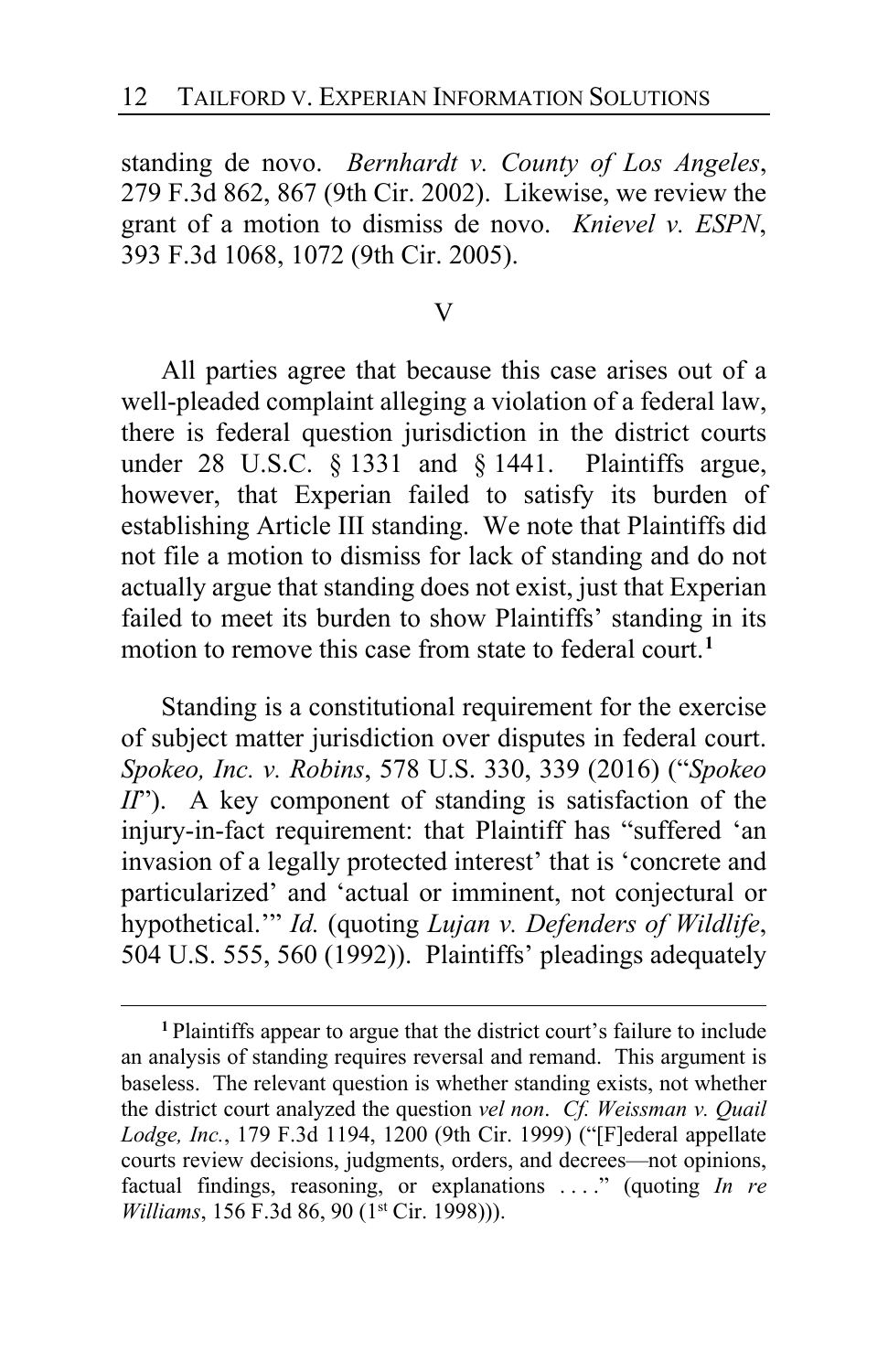allege particularized injuries to their individual privacy and informational interests. The only question is whether the interests allegedly violated are sufficiently concrete to confer standing.

As the party invoking the federal judicial power, Experian has the burden of establishing the facts necessary to support standing "with the manner and degree of evidence required at the successive stages of the litigation."**[2](#page-12-0)** *See Lujan*, 504 U.S. at 561. "At the pleading stage, general factual allegations of injury resulting from the defendant's conduct may suffice, for on a motion to dismiss we 'presum[e] that general allegations embrace those specific facts that are necessary to support the claim.'" *Id.* (alteration in original) (quoting *Lujan v. Nat'l Wildlife Fed'n*, 497 U.S. 871, 889 (1990)).

This Court has adopted a two-step framework to determine whether alleged violations of FCRA provisions are sufficiently concrete to confer standing: "(1) whether the statutory provisions at issue were established to protect [a plaintiff's] concrete interests (as opposed to purely procedural rights), and if so, (2) whether the specific procedural violations alleged in this case actually harm, or present a material risk of harm to, such interests." *Robins v. Spokeo, Inc.*, 867 F.3d 1108, 1113 (9th Cir. 2017) ("*Spokeo* 

<span id="page-12-0"></span>**<sup>2</sup>** In their opening brief, Plaintiffs argued that Experian must satisfy its burden on the basis of averments in its arguments against remand rather than in the complaint. Plaintiffs' argument is misplaced as standing is predicated on allegations in the complaint and is not limited to averments in the arguments against remand. *See Maya v. Centex Corp.*, 658 F.3d 1060, 1067 (9th Cir. 2011); *see also Spokeo II*, 578 U.S. at 333–34 (considering plaintiff's allegations). Plaintiffs essentially conceded this point at oral argument. Oral Argument at 1:57–2:10, https://www.ca9.uscourts.gov/media/video/?20211118/20-56344/.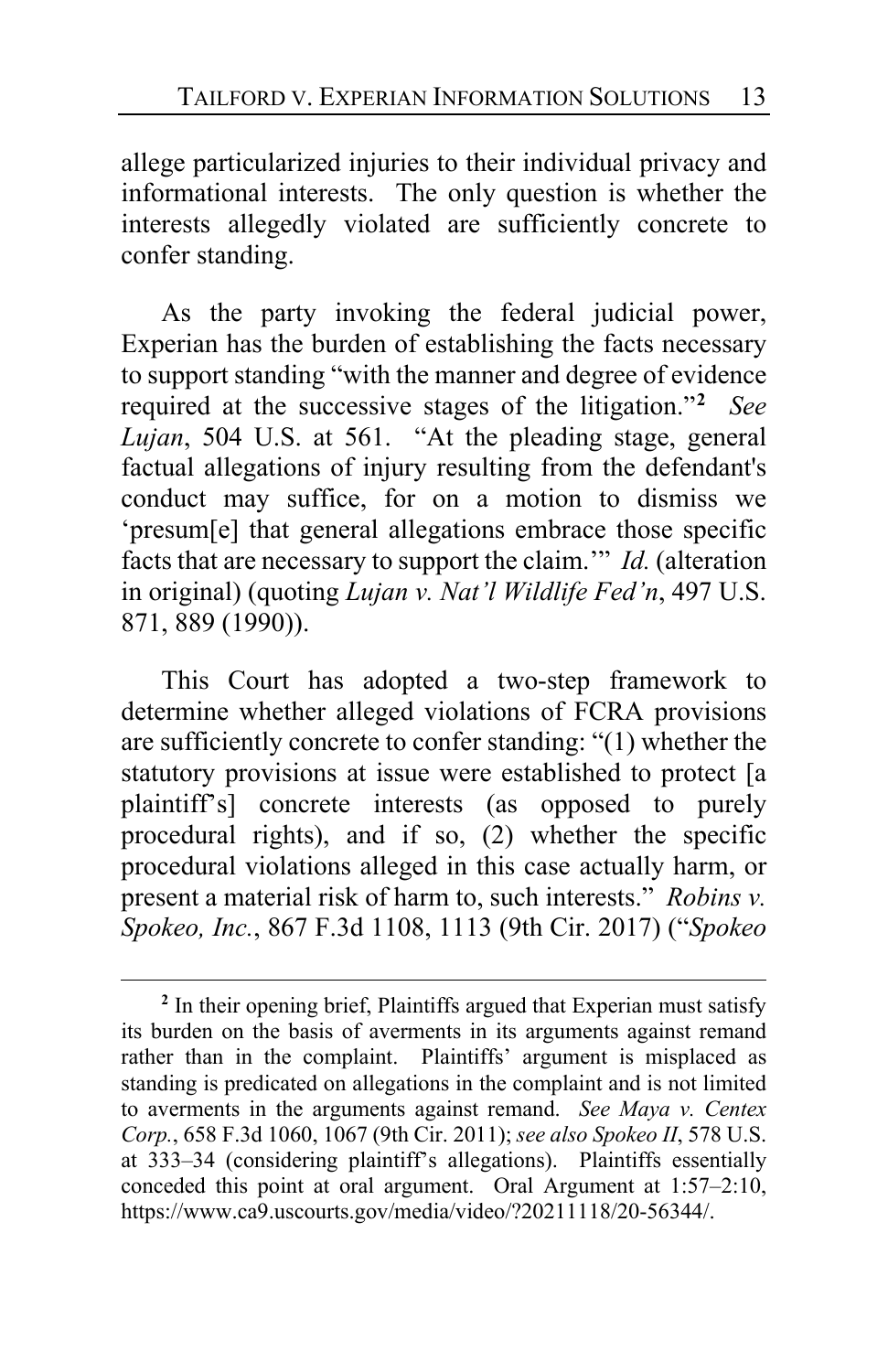*III*") (adopting the standard set forth in *Strubel v. Comenity Bank*, 842 F.3d 181, 190 (2d Cir. 2016)). In this case, both prongs of the *Spokeo III* test are satisfied.

Regarding the first prong, Plaintiffs' complaint, as noted *infra*, alleges the violation of specific provisions of the FCRA established to protect concrete interests of privacy and accuracy in the reporting of consumer credit information, and not merely procedural rights. One of the two principal reasons for enactment of the FCRA was the protection of consumers' interests in "fair and accurate credit reporting" and to "protect consumer privacy." *Spokeo III*, 867 F.3d at 1113 (quoting *Safeco Ins. Co.*, 551 U.S. at 52)). The interest in consumer privacy "resemble[s] other reputational and privacy interests that have long been protected in the law." *Id.* at 1114; *see also Nayab v. Capital One Bank*, 942 F.3d 480, 492 (9th Cir. 2019) (holding that being "deprived of the right to keep private the sensitive information about [one's] person" is historically considered a harm protected by common law).

As to the second prong of *Spokeo III*, Plaintiffs' complaint contains sufficient allegations of non-disclosure of information under § 1681g to "present a material risk of harm" to Plaintiffs' concrete interest in consumer privacy. Plaintiffs here alleged, *inter alia*, that Experian's failure to disclose consumer report information in their § 1681g statements was a violation of a right to privacy "because while their PII [("personal identifiable information")] was made readily available . . . , Plaintiffs had no knowledge of or opportunity to disagree with the provision of their PII to third parties. This violated Plaintiffs' rights to privacy, which, once lost, can never be regained."

In *Syed v. M-I, LLC,* 853 F.3d 492 (9th Cir. 2017), this court recognized that an employee had standing to sue an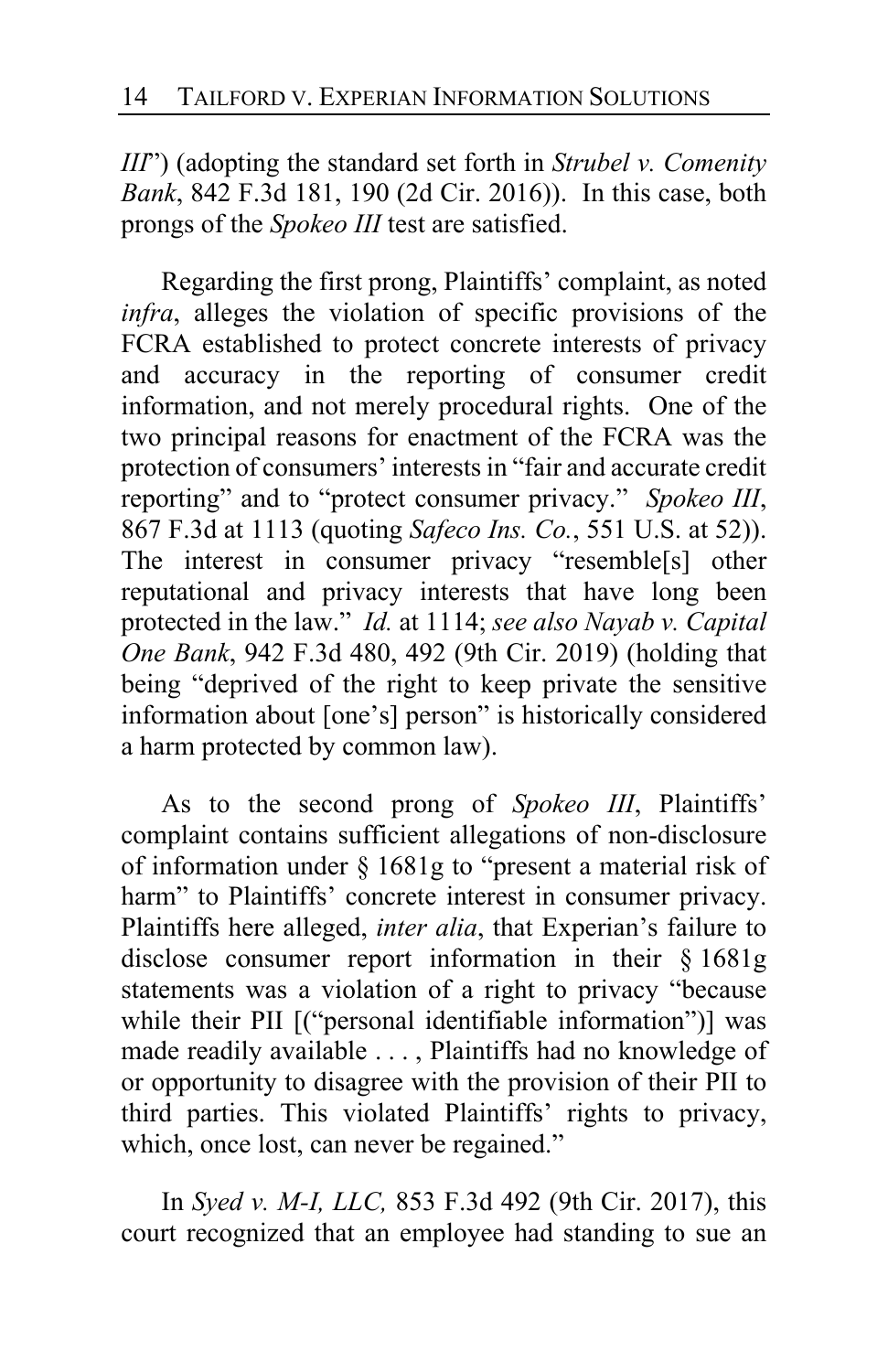employer for a violation of an FCRA procedural rule, namely, 15 U.S.C. §  $1681b(b)(2)(A)$ . That rule allowed a prospective employer to obtain a consumer report only after disclosing to the prospective employee that it was seeking to obtain the report and receiving the prospective employee's authorization. *Syed,* 853 F.3d at 497–98. In relevant part, this court explained that this procedural rule protected the consumer's substantive right to control who received their credit report and identify any violation of their rights of privacy and information. Violation of the rule was thus considered "more than a 'bare procedural violation.'" *Id.* at 499 (quoting *Spokeo II*, 578 U.S. at 341). This case is substantially similar, in that the alleged procedural violations protected substantive rights by requiring disclosures necessary for informed decision-making. Just as the alleged violation in *Syed* was sufficient to confer standing, the alleged violations of § 1681g here are similarly sufficient. Where, as here, Congress has identified a concrete interest deserving of protection, a violation of procedure may demonstrate a sufficient "risk of real harm" to the underlying interest to establish concrete injury without the "need [to] allege any *additional* harm beyond the one Congress has identified." *Spokeo II*, 578 U.S. at 341–42.

Plaintiffs in their reply brief rely on *TransUnion*, 141 S. Ct. 2190, to support their argument that the ability to protect privacy interests is insufficient to satisfy the concrete-harm requirement. But the § 1681g claim at issue in this case is distinguishable from the disclosure claims that the *TransUnion* Court found lacked standing because the plaintiffs here have alleged a sufficiently concrete injury they alleged that without complete information in their § 1681g disclosures, they are unable to adequately opt out of certain disclosures to other parties and ensure fair and accurate reporting of their credit information. *See id.* at 2213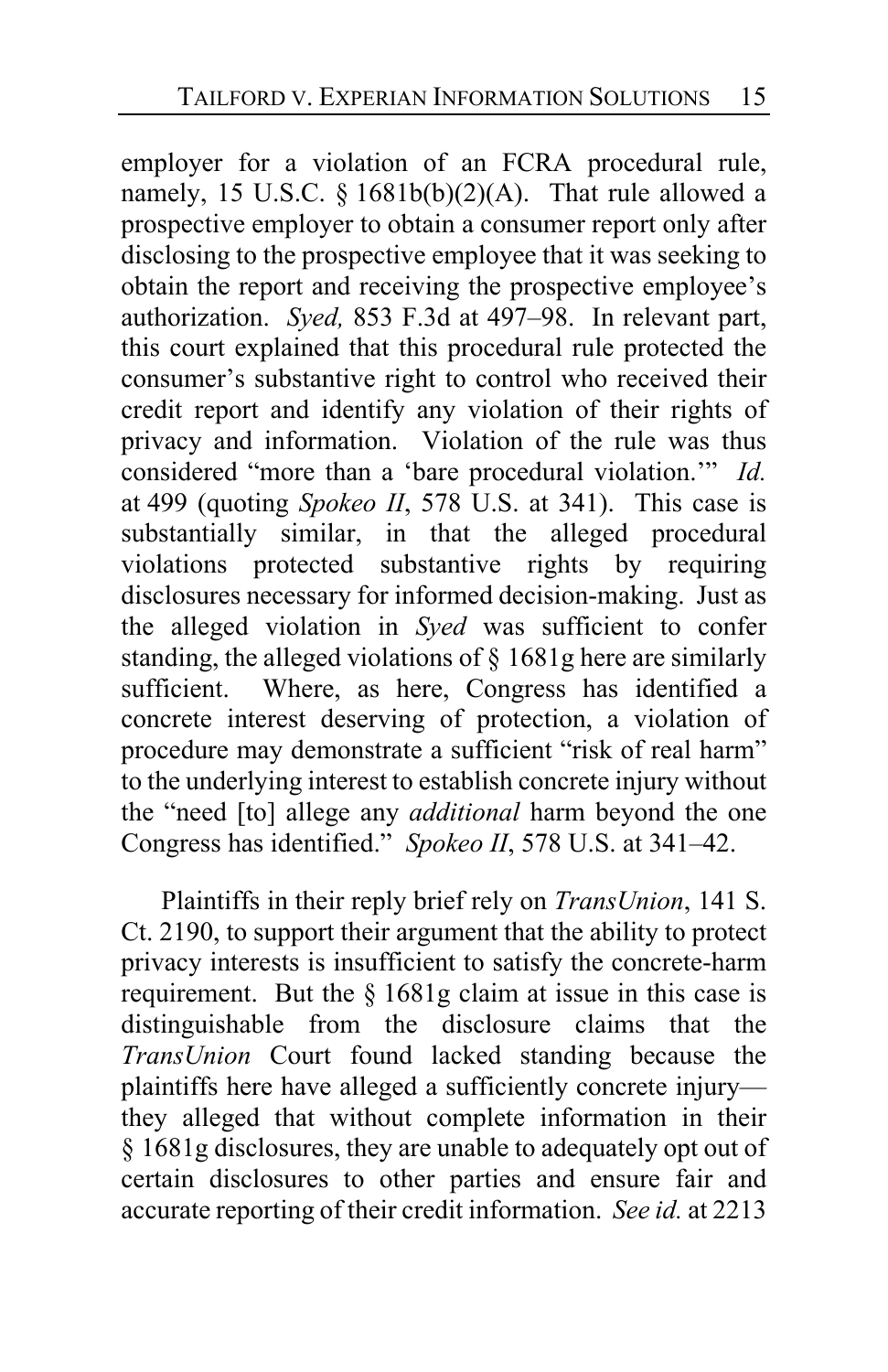(noting that "the disclosure and summary-of-rights requirements are designed to protect consumers' interests in learning of any inaccuracies in their credit files so that they can promptly correct the files before they are disseminated to third parties"). Unlike the plaintiffs here, who alleged that certain information was *missing* from Experian's §1681g disclosures, the plaintiffs in *TransUnion* lacked standing because their only allegation of non-disclosure was improper formatting of the information. *Id.* at 2214 ("The plaintiffs did not allege that they failed to receive any required information. They argued only that they received it *in the wrong format*.").

For the above reasons, we conclude that the allegations of injury to Plaintiffs' informational and privacy interests as recited in the FAC are sufficiently concrete to support Article III standing at this pleading stage. The district court's denial of Plaintiffs' motion to remand to state court is affirmed.

#### VI

Plaintiffs contend that the district court erred in granting Experian's motion to dismiss.**[3](#page-15-0)** They argue that various combinations of  $\S$  1681g(a)(1), (3), and (5) require that "all information" in a consumer's file must be disclosed when requested and that four specific categories of data should have been included in Experian's § 1681g disclosures: ConsumerView data and the identity of parties receiving that information, soft inquiries by third parties, the identity of all parties procuring credit reports (including Experian affiliates), and the date on which employment dates were

<span id="page-15-0"></span>**<sup>3</sup>** Plaintiffs do not appeal the dismissal of their stand-alone claim under § 1681b.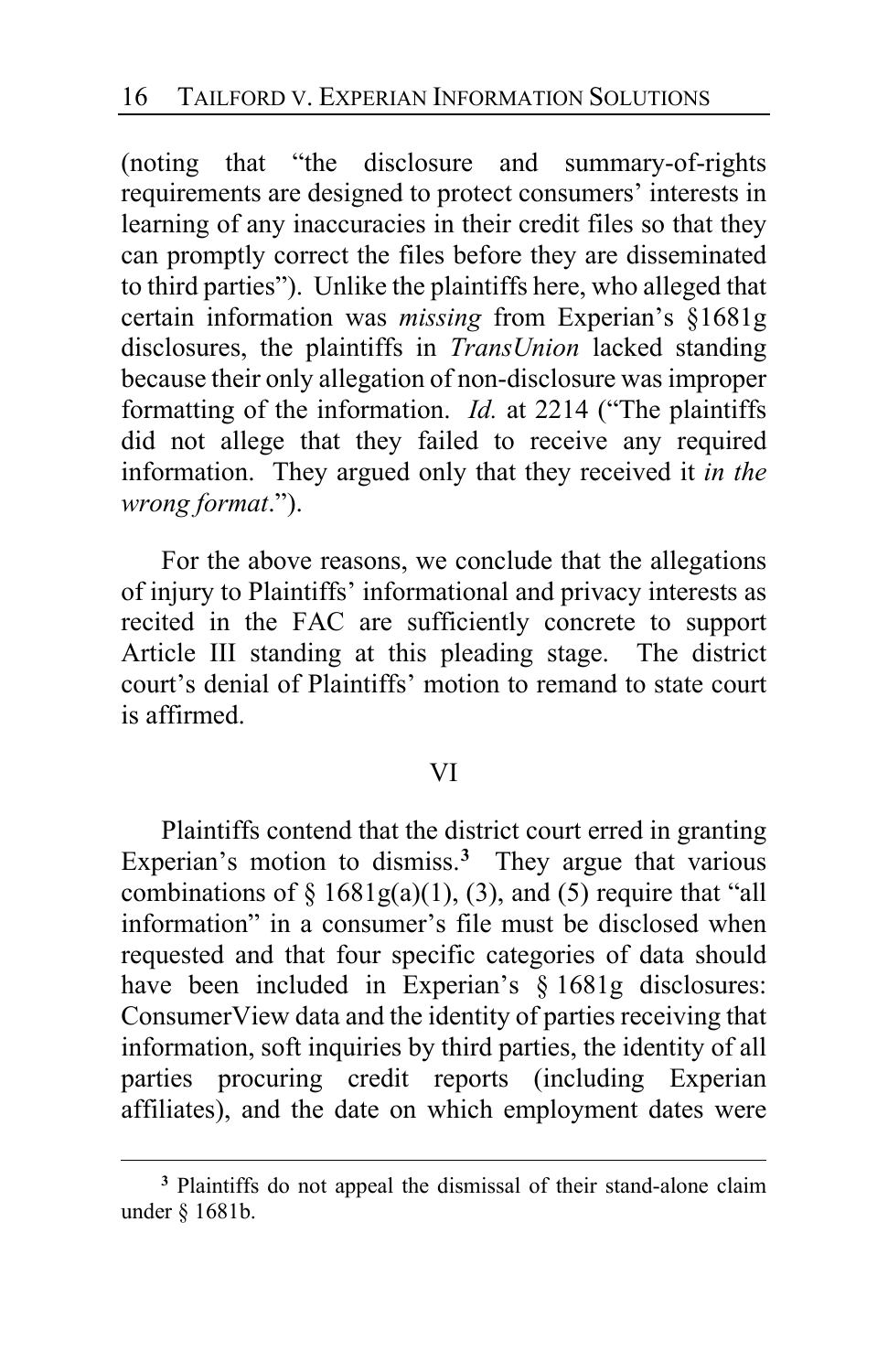reported. Experian responds that its § 1681g disclosures were in full compliance with the FCRA and that nothing required was omitted. For the reasons that follow, we hold that none of the information Plaintiffs contend Experian failed to include in its § 1681g disclosures is subject to disclosure under  $\{1681g(a)(1), (3) \text{ or } (5), \text{ considered} \}$ individually or in combination.

#### A

Plaintiffs first argue that  $\S 1681g(a)(1)$  encompasses "all information" maintained by a CRA, contending that the statutory language, "[a]ll information in the consumer's file at the time of the  $\lceil \S 1681g \rceil$  request," is entitled to "a liberal construction in favor of consumers when interpreting the FCRA," and thus includes all the information in Experian's Admin Reports. Experian contends that  $§ 1681g(a)(1)$ cannot and should not be read so broadly. We agree with Experian.

A consumer's "file," for purposes of the FCRA, is "all of the information on that consumer recorded and retained by a consumer reporting agency regardless of how the information is stored." 15 U.S.C. §1681a(g). In *Shaw v. Experian Information Solutions, Inc.*, we held that "[a] consumer's file includes 'all information on the consumer that is recorded and retained by a [CRA] *that might be furnished*, or has been furnished, in a consumer report on that consumer." 891 F.3d 749, 759 (9th Cir. 2018) (alteration in original) (emphasis added) (quoting *Cortez v. Trans Union, LLC*, 617 F.3d 688, 711–12 (3d Cir. 2010)) (citing *Gillespie v. Trans Union Corp.*, 482 F.3d 907, 909 (7th Cir. 2007)). While we agree with Plaintiffs that a consumer's "file" is *not* limited to information *previously* contained on a consumer report, the word "file" cannot be given the expansive definition suggested at first glance by the phrase "might be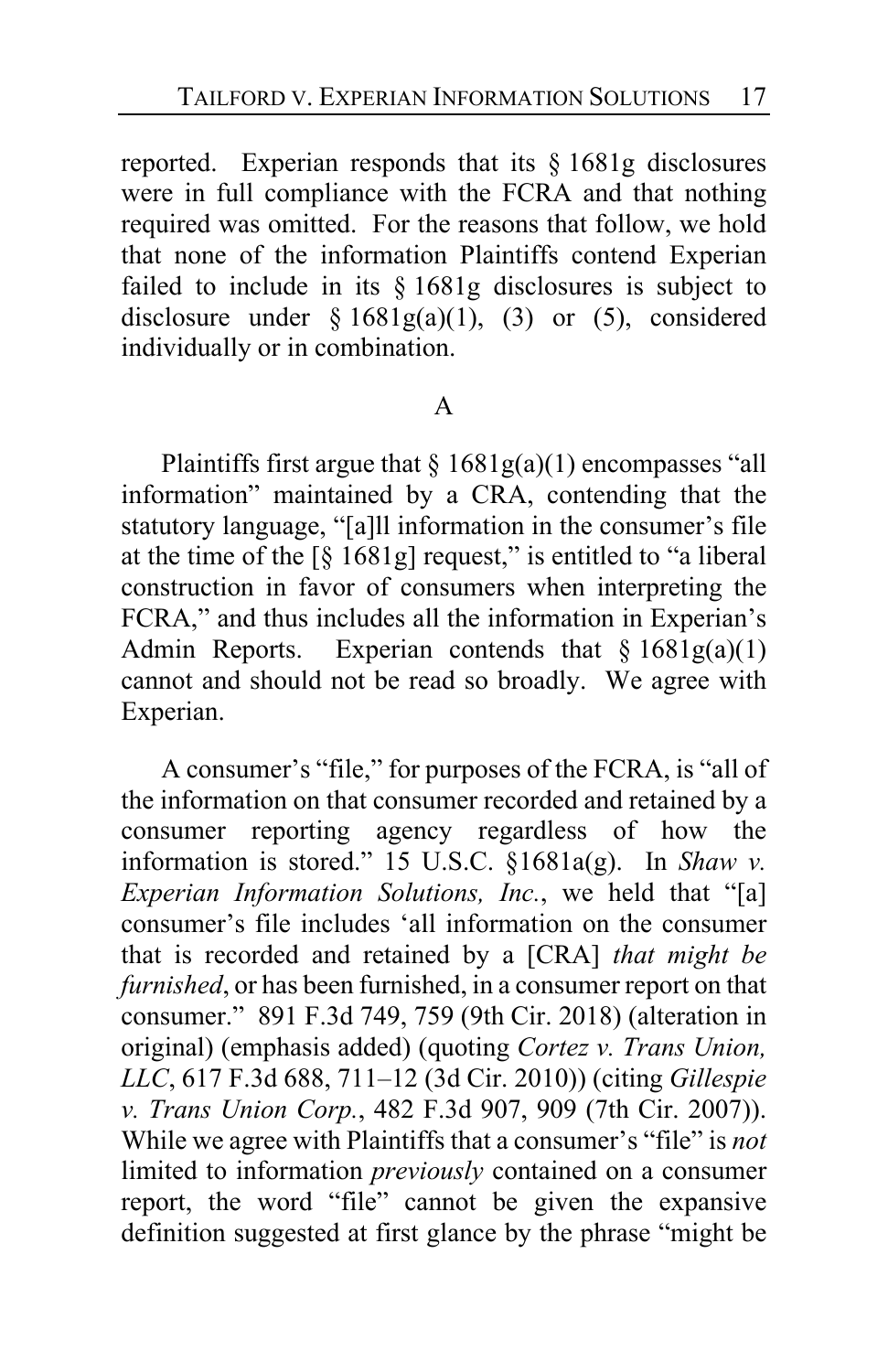furnished." As the Seventh Circuit recognized in *Gillespie*, § 1681g(a) includes several enumerated categories of information that must be disclosed apart from information in the consumer's file under  $\S 1681g(a)(1)$ : the name of each person that received a consumer report, certain inquiries, original payees, and amounts of any checks that form the basis of an adverse credit entry. 482 F.3d at 909. We agree with the Seventh Circuit that these enumerated categories of information would fall within an expansive definition of "file" and that we should thus avoid an interpretation of "file" that would render the enumerated categories duplicative. *See id.* As the district court here persuasively reasoned, to treat "might be furnished" as an open-ended possibility of future use would categorize huge swaths of information as consumer information and "would essentially mean that any and all information ever retained by a CRA, even if it is not data that would appear in a credit report, could be considered 'consumer report' data." Remand Order, 2020 WL 2464797, at \*5. Information that "might be furnished" in the sense of *Shaw* is instead more reasonably interpreted to mean information similar to that shown to have been included by the CRA in a consumer report in the past or planned to be included in the future. On this record, none of the information Plaintiffs contend Experian failed to disclose is of the type that has been included in a consumer report in the past or is planned to be included in such a report in the future.

B

Plaintiffs next argue that Experian violated  $\S$  1681g(a)(1), (3), and (5) by failing to include in its  $\S$  1681g disclosures several inquiries from third parties. Plaintiffs focus their appeal on Experian's failure to disclose inquiries from American Mercury and the U.S. Department of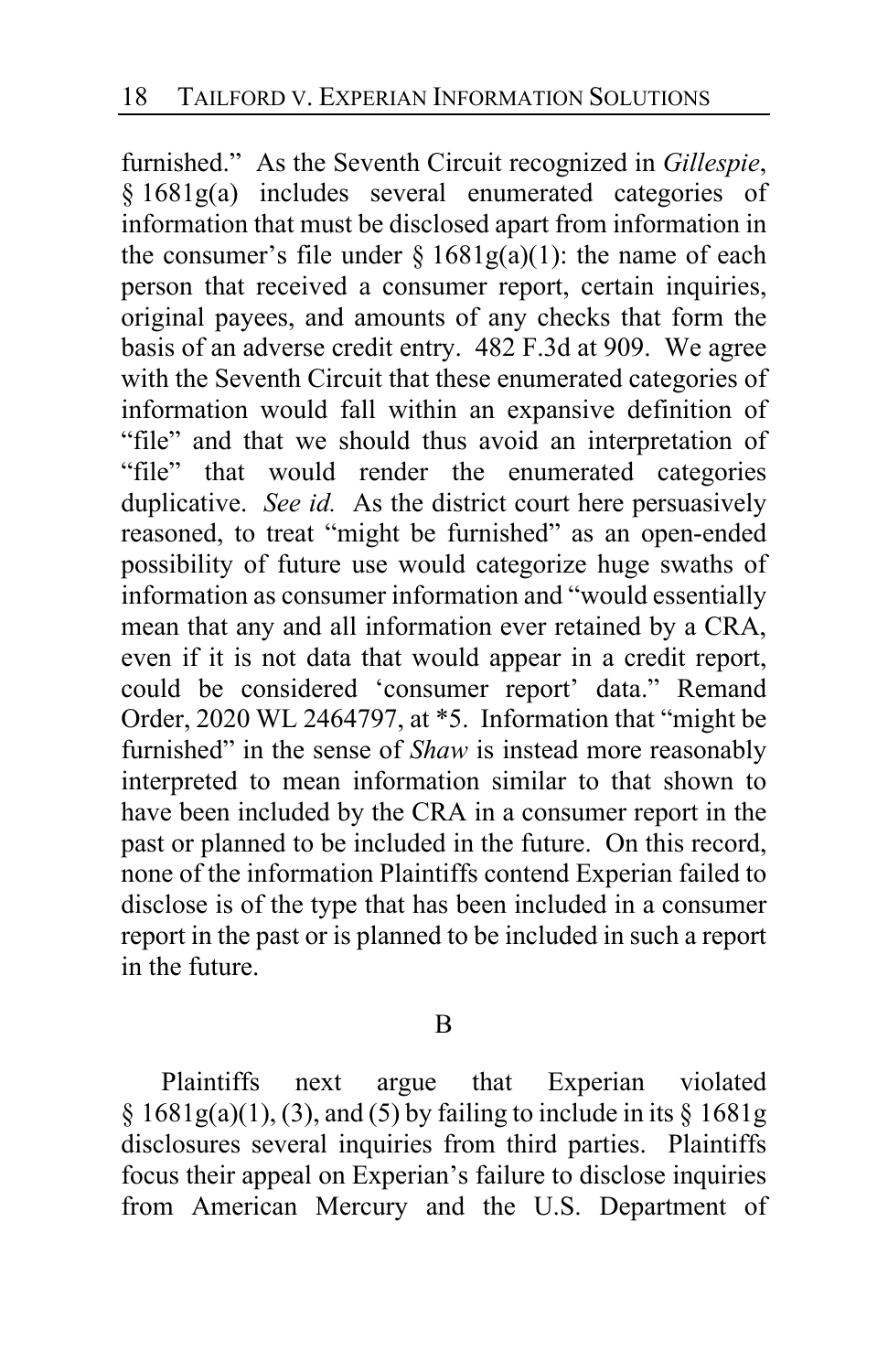Housing in Plaintiff Buckles's reports (under § 1681g(a)(1) and (3)); the Providence Mutual inquiry in Plaintiff Ruderman's report (under  $\S 1681g(a)(1)$  and (3)); and the Loanme and Credit One Bank inquiries in Plaintiff Tailford's report (under  $\S 1681g(a)(1)$ , (3), and (5)). The FCRA does not require Experian to disclose any of these inquiries under any subsection.

Section  $1681g(a)(1)$  is inapposite because there is no dispute that the listed inquiries were "soft inquiries" that by definition "cannot be viewed by third parties who request a consumer's credit report" and "cannot be taken into consideration in the lending process." Dismissal Order, 2020 WL 6867157, at \*4 n.2. Plaintiffs do not contest this definition of soft inquiries or argue that the soft inquiries at issue were included in consumer reports in the past or planned to be included in the future. Soft inquiries are not part of Plaintiffs' "file[s]" under  $\S 1681g(a)(1)$ , and therefore do not need to be disclosed.

Plaintiffs are incorrect in contending that the inquiries must be disclosed under  $\S 1681g(a)(3)$ . CRAs must disclose "each person (including each *end-user identified under section 1681e(e)(1)* of this title) that *procured* a consumer report." 15 U.S.C.  $\S 1681g(a)(3)$  (emphasis added). A prerequisite of a necessary disclosure under that section is the actual *procurement* of a consumer report by an identified party. Plaintiffs nowhere allege that Experian actually sent the inquiring parties anything, or that whatever was sent was a consumer report. Moreover, even though Plaintiff Buckles's and Plaintiff Ruderman's inquiries requested the identification of "end-users" of information obtained by another party,  $§ 1681a(g)(3)$  applies only to end-users identified under  $\S 1681e(e)(1)$ , which is limited to reports obtained by the end-user through a reseller of consumer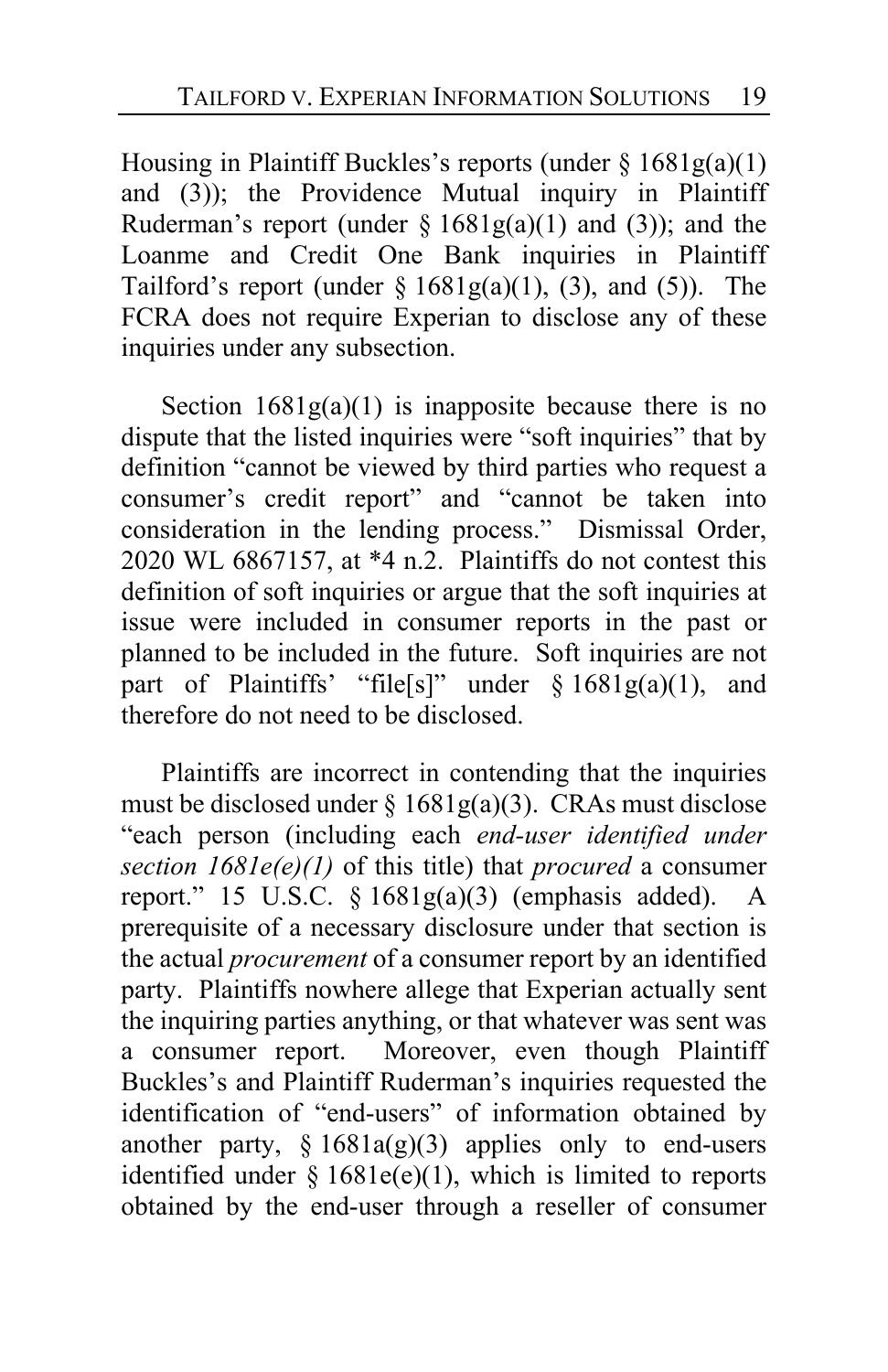reports, who has identified the end-user to Experian. Plaintiffs do not allege that the information was obtained in such a manner.

Plaintiffs further allege that Experian violated  $§ 1681g(a)(5)$  with respect to two promotional inquiries made with respect to Plaintiff Tailford by Loanme and Credit One Bank. Although that section requires disclosure of "inquiries" without reference to "consumer report," that section is limited to "inquiries received by the agency during the 1-year period preceding the request that identified the consumer in connection with a credit or insurance *transaction* that was not initiated by the consumer." *Id*. § 1681g(a)(5) (emphasis added). As this section refers explicitly to a "transaction," it is limited to inquiries leading to a firm offer of credit. Plaintiffs nowhere allege that these two inquiries led to an offer made to Tailford. Plaintiffs therefore failed to sufficiently plead a violation of § 1681g(a)(5) based on the non-disclosure of the Loanme and Credit One Bank inquiries.

#### $\mathcal{C}$

Plaintiffs allege that  $\S 1681g(a)(1)$ , (3), and (5) require Experian to disclose the behavioral data included in the ConsumerView database in the § 1681g disclosures sent to Plaintiffs. None of these sections so require. Plaintiffs make a number of arguments why the behavioral information in the ConsumerView database is part of a consumer's "file" and for that reason should have been disclosed. First, Plaintiffs contend that because the ConsumerView database sources some of its data from the File One credit database and because File One data was collected for credit purposes, that data should be considered part of a consumer's file that might be used in a consumer report. The problem with this argument is that despite the sourcing of some of the data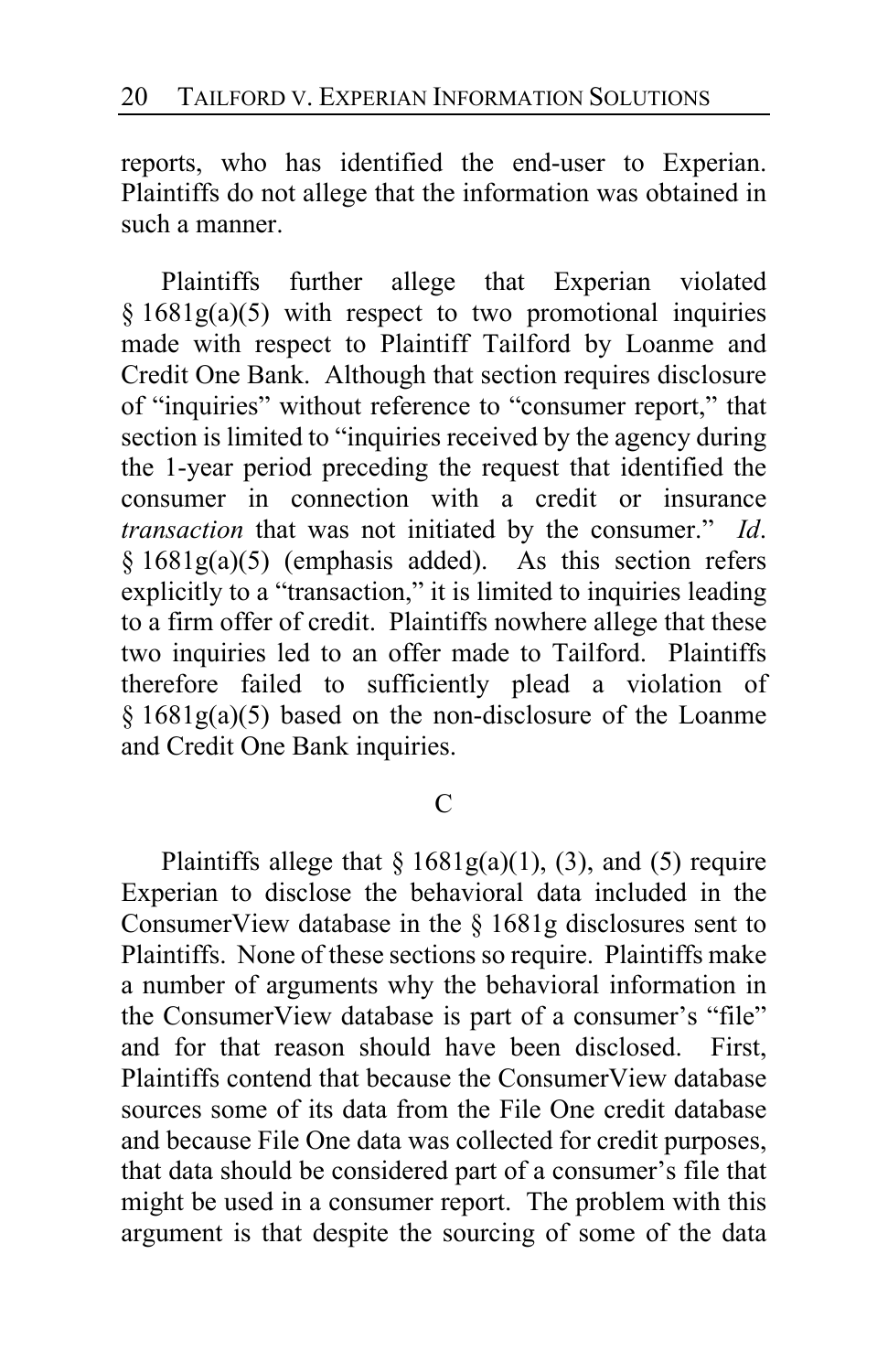from the File One database, the data maintained in the ConsumerView database is aggregate data, organized by zipcode and not individualized to any consumer. Such aggregate data is not information that ever has been or might arguably be included in an individual consumer report. The aggregate information contained in Experian's ConsumerView database is thus not part of a consumer's "file" and is therefore not subject to disclosure under  $§ 1681g(a)(1)$  of the FCRA.

Second, Plaintiffs argue that the OmniView product, which incorporates the ConsumerView database, is itself a consumer report because Experian markets it to "target candidates for invitations to apply for credit" and insurance. Plaintiffs assert that these are credit purposes. Notwithstanding the uses identified by Plaintiffs, OmniView is not itself a consumer report. The FCRA defines a "consumer report" as follows:

> [A]ny written, oral, or other communication of any information by a consumer reporting agency bearing on a consumer's credit worthiness, credit standing, credit capacity, character, general reputation, personal characteristics, or mode of living which is used or expected to be used or collected in whole or in part for the purpose of serving as a factor in establishing the consumer's eligibility for—

> (A) credit or insurance to be used primarily for personal, family, or household purposes;

(B) employment purposes; or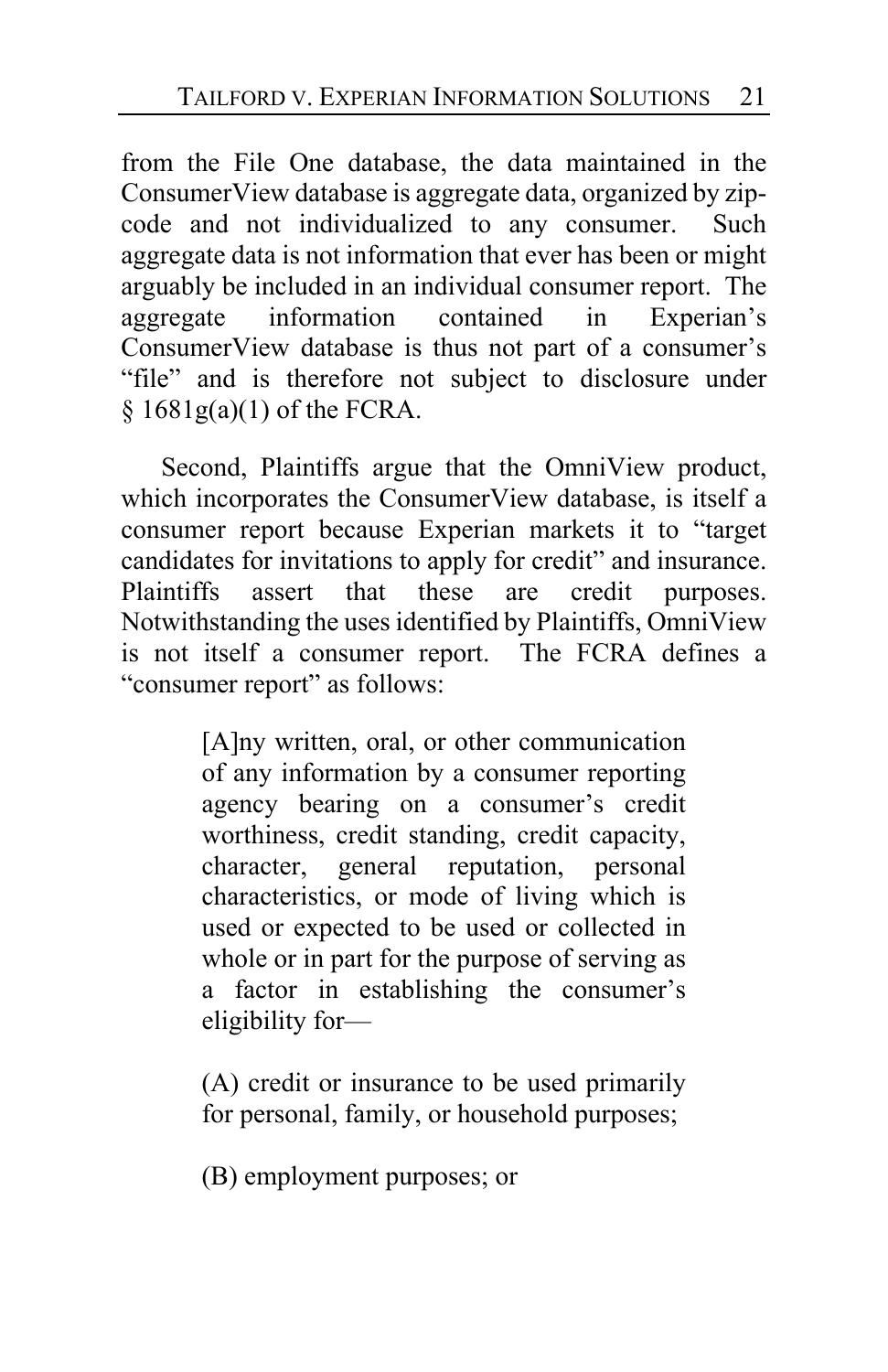(C) any other purpose authorized under section 1681b of this title.

15 U.S.C. § 1681a(d)(1). The marketing of ConsumerView data to identify "target candidates *for invitations to apply* for credit," is not using that information to establish a consumer's eligibility for credit, employment or any other purpose authorized under § 1681b. The ConsumerView information therefore does not meet the definition in  $§ 1681a(d)(1)$  of a consumer report.

Plaintiffs next argue that  $\S 1681g(a)(3)$  required Experian to disclose "each person ... that procured a consumer report" and that Experian was thus required to include the identity of all persons including Alteryx who purchased ConsumerView information including Plaintiffs' information. This argument fails for the same reason as Plaintiffs' argument with respect to  $\S 1681g(a)(1)$ : ConsumerView information is not a consumer report for purposes of the FCRA. The FCRA thus did not require Experian to disclose the identity of those persons under § 1681g(a)(3).

Plaintiffs also allege that Experian failed to disclose that Experian affiliates and Alteryx received consumer reports that included information from the File One database. As relevant here,  $\S 1681g(a)(3)$  is limited to persons procuring a report during the one-year period prior to the consumer's § 1681g request. Plaintiffs have not alleged that Experian shared consumer reports with its affiliates within the applicable time-period, and Plaintiffs' allegations with respect to Alteryx relate to information obtained in 2013, several years before any of the Plaintiffs' § 1681g requests. Plaintiffs have thus failed to sufficiently allege a violation of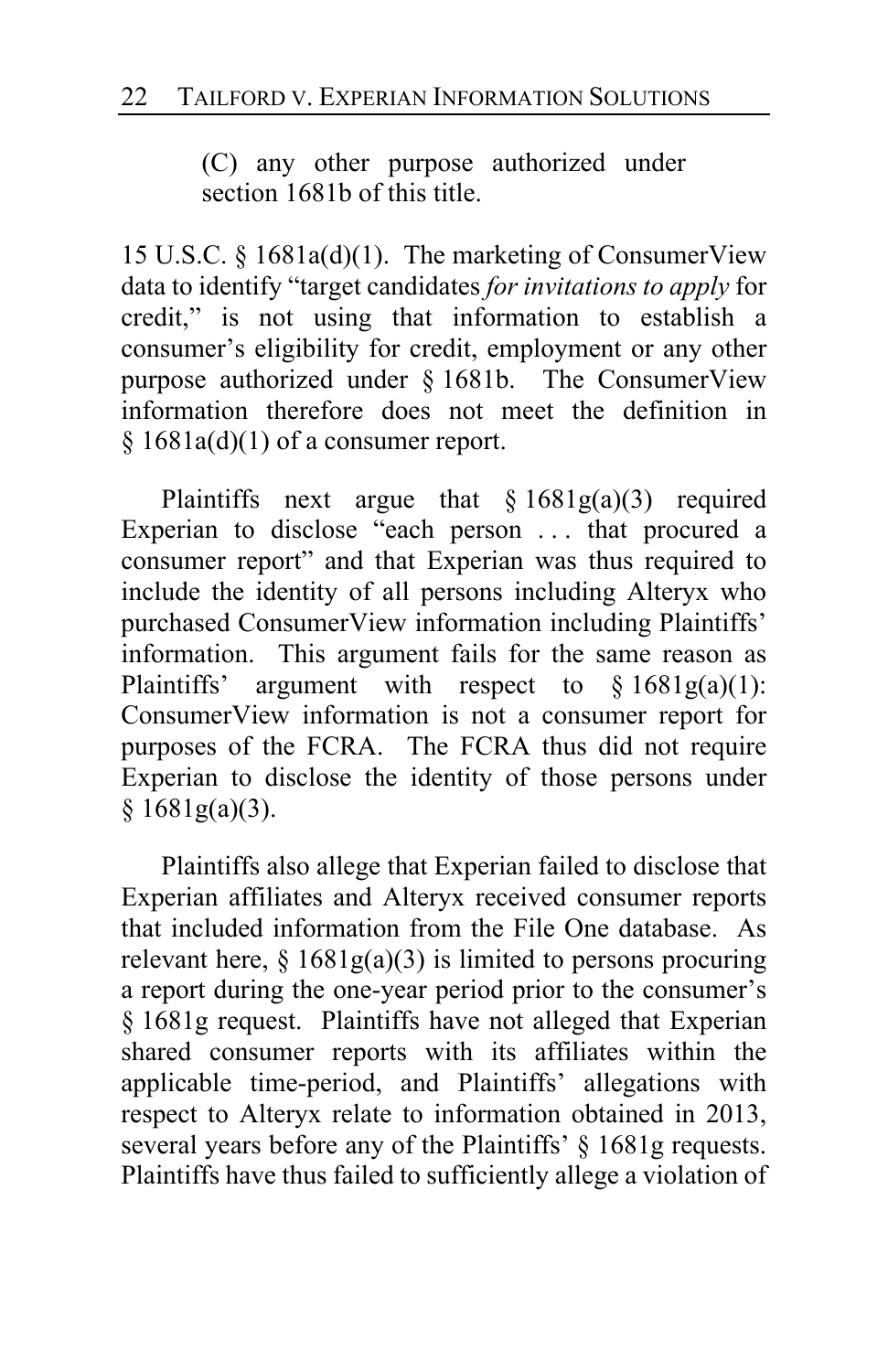the FCRA based on Experian's information sharing with its affiliates or Alteryx.

#### D

Finally, Plaintiffs argue that Experian violated  $§ 1681g(a)(1)$  by failing to disclose the dates on which Tailford's and Ruderman's employment dates were reported to Experian. To be clear, Plaintiffs do *not* allege that the dates of employment were not included in Experian's § 1681g disclosures—only the dates on which those employment dates were reported to Experian. This information was included in Experian's Admin Report and Plaintiffs allege that it is also included in the Employment Insight report that Experian markets for sale.

The date on which employment was reported to Experian is not part of the consumer's "file" and need not be disclosed. The district court did not err in dismissing Plaintiffs' employment reporting date allegations. Plaintiffs argue that the reported date of employment is included in Experian's Employment Insight report, which is itself a consumer report that should be disclosed. But even assuming that the Employment Insight report is a consumer report, the date employment dates were reported can have no "bearing on a consumer's credit worthiness, credit standing, credit capacity, character, general reputation, personal characteristics, or mode of living." 15 U.S.C.  $\S$  1681a(d)(1). That information therefore need not be included in a § 1681g disclosure.

#### VII

For the above reasons, we affirm the district court's denial of Plaintiffs' motion to remand to state court and its